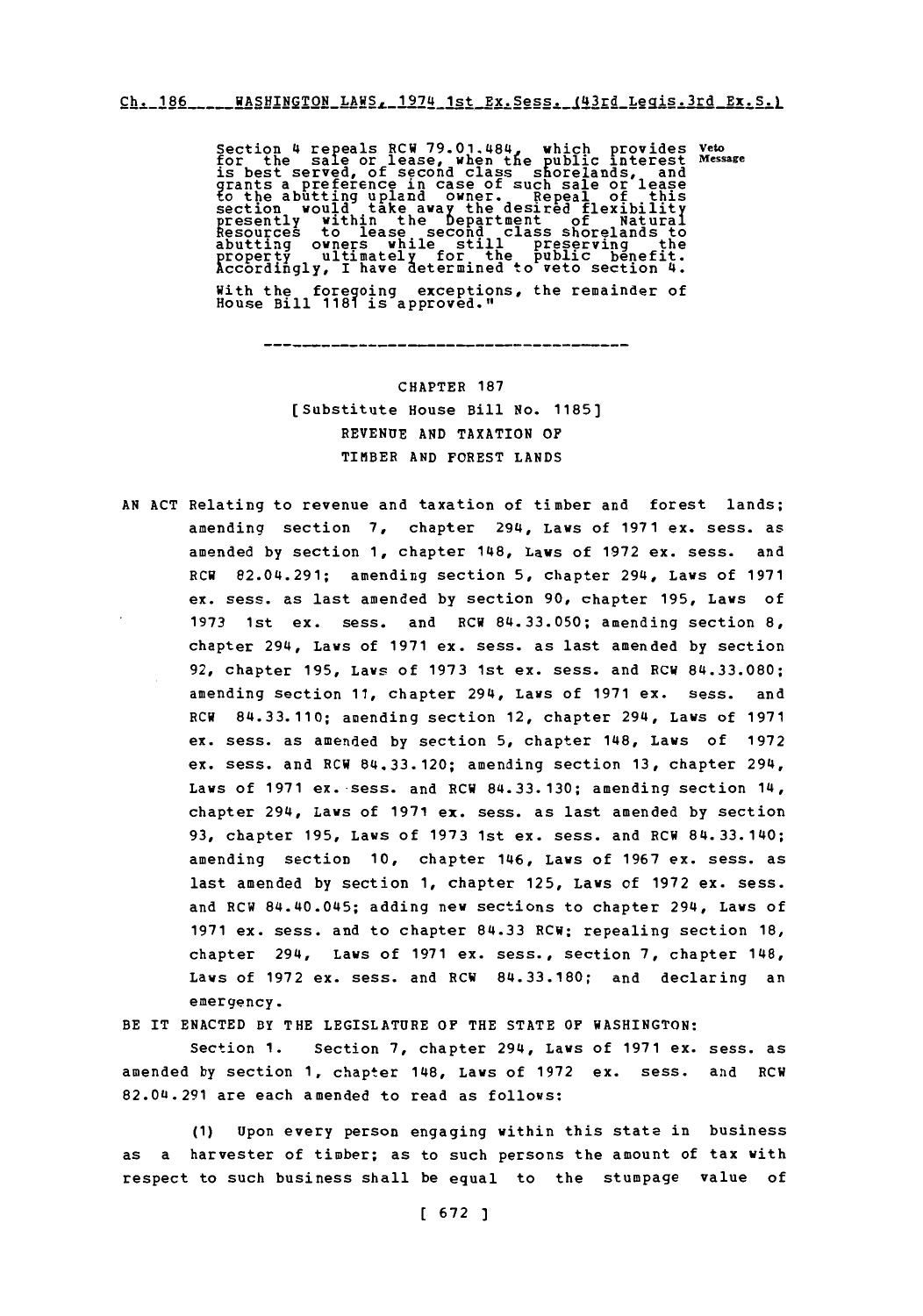timber harvested for sale or for commercial or industrial use multiplied **by** the appropriate rate as follows:

(a) For timber harvested between October **1, 1972** and September **30, 1973** inclusive, the rate shall be one and three-tenths percent;

**(b)** For timber harvested between October **1, 1973** and September **30,** 1974 inclusive, the rate shall be two and nine-tenths percent and between October **<sup>1</sup> ,** 1974 and December **3 1 . 1978.** inclusi ve.L six and one-half percent ((;

ley For timber harvested on or after October 47 +9?41 the rate shalli be determined **and** fixed **by** the first session **of** the legislature commencing on or after danuary 47 4973<sub>7</sub> whether regular or extraordinary<sub>7</sub> in accordance with the purposes and intent of RCW  $84 - 33 - 480$ ) ).

(2) For purposes of this section:

(a) "Harvester" means every person who from his own privately owned land or from the privately owned land of another under a right or license granted **by** lease or contract, either directly or **by** contracting with others for the necessary labor or mechanical services fells, cuts or takes timber for sale or for commercial or industrial use. It does not include persons performing under contract the necessary labor or mechanical services for a harvester.

**(b)** "Timber" means forest trees, standing or down on privately owned land, and except as provided in RCW **84.33. 170** includes Christmas trees.

(c) "Stumpage value of timber" means the appropriate stumpage value shown on tables to be prepared **by** the department of revenue pursuant to subsection **(3)** of this section.

**(d)** Timber shall be considered harvested at the time when in the ordinary course of business the quantity thereof **by** species is first definitely determined. The amount harvested shall be determined **by** the Scribner Decimal **C** Scale or other prevalent measuring practice adjusted to arrive at substantially equivalent measurements, as approved **by** the department of revenue.

**(3)** On or before **July 1, 1972** and as necessary thereafter, the department of revenue shall designate areas containing timber having similar growing, harvesting and marketing conditions to be used as units for the preparation and application of stumpage values. Before September **1, 1972** for use during the fourth quarter of **1972** and all of **1973,** and before December **1** of each year commencing with **1973,** for use during the succeeding year, the department shall prepare tables **of** stumpage values **of** each species or subclassification of timber within such units, which values shall be the amount that each such species or subclassification would sell for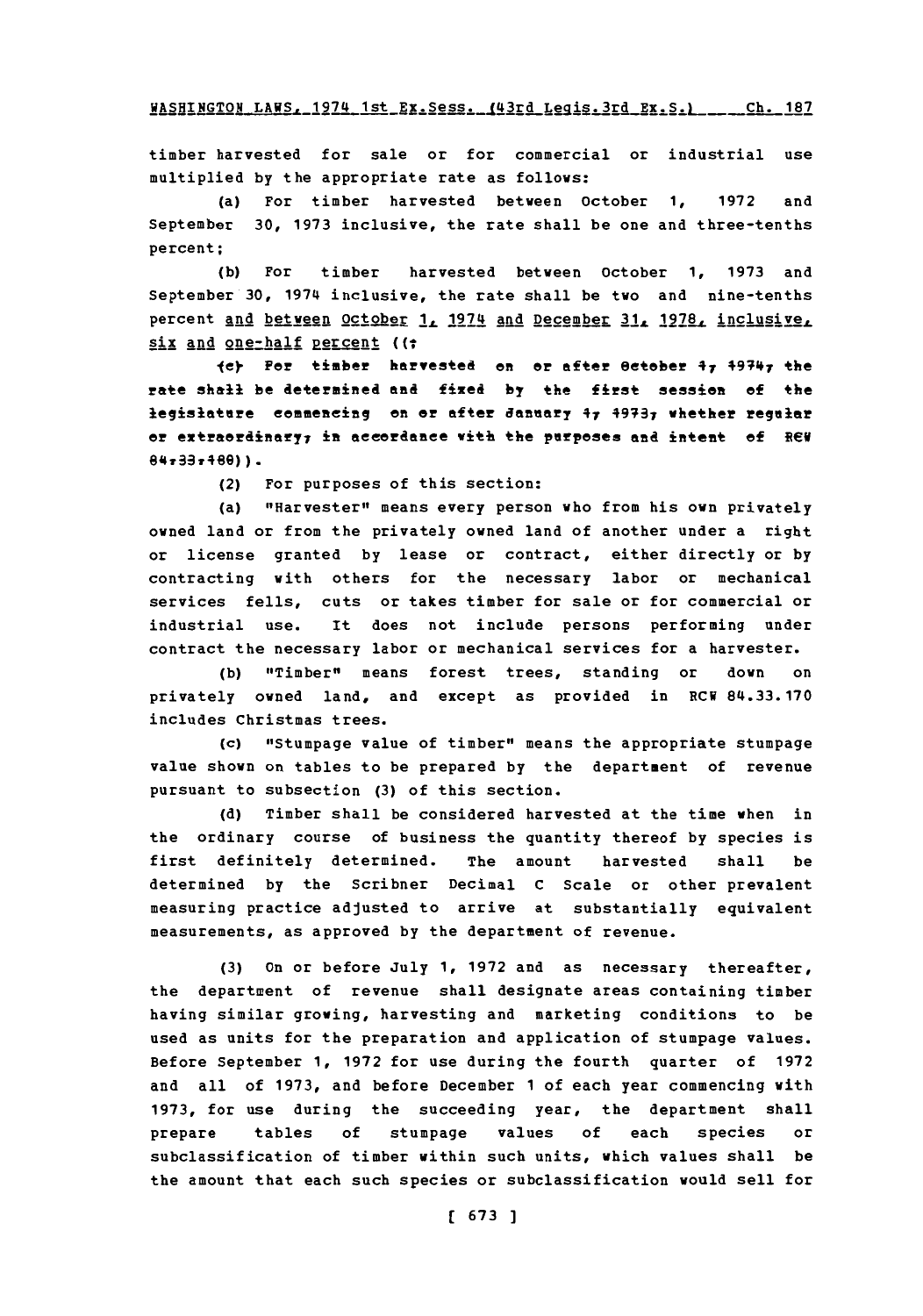### $Ch. 187$  WASHINGTON LAWS, 1974 1st Ex.Sess. (43rd Legis.3rd Ex.S.)

at a voluntary sale made in the ordinary course of business for purposes of immediate harvest. Such stumpage values, expressed in terms of a dollar amount per thousand board feet or other unit measure, shall be determined from (a) gross proceeds from sales on the stump of similar timber of like quality and character at similar locations, and in similar quantities, or from **(b)** gross proceeds from sales of logs adjusted to reflect only the portion of such proceeds attributable to value on the stump immediately prior to harvest, or from a combination of (a) and **(b),** and shall be determined in a manner which makes reasonable and adequate allowances for age, size, quality, costs of removal, accessibility to point of conversion, market conditions and all other relevant factors. If, on or before April 1 of any year commencing with 1975, the department shall Aegming that the stumpage value index as of Januarv **1** of such **gg** is greater or smaller, by ten percent or more, than the stumpage Ialue index **A§** of J2l1 **1 of** the 2r eceding lear it **shall** in the same manner prescribed for annual stumpage value determinations, prepare revised tables setting forth stumpage values. Such revised tables **shall** be A2p1icable to timber harvested between Jul1 **I and** December 31 of such year, inclusive. The term stumpage value index as of any date shall mean a weighted average price of state and federal timber sales for all species during the twelve months prior to such date, **uggh** weighting to be based upon the actual volumes of the several species or subclassifications of timber harvested during the four most recent calendar guarters for which such information is available from tax returns filed by harvesters. Such index and the procedures to be followed in calculating it shall be further defined in 1SSMIAtigns to h2 Parepaed b2 the department of revenue **and** reviewed by the ways and means committees of the house and senate prior to promulgation by the department. Upon application from any person who plans to harvest damaged timber, the stumpage values for which have been materially reduced from the values shown in the applicable tables due to damage resulting from fire, blow down, ice storm, flood or other sudden unforeseen cause, the department shall revise such tables for any area in which such timber is located and shall specify any additional accounting or other requirements to be complied with in reporting and paying such tax. The preliminary area designations and stumpage value tables and any revisions thereof shall be subject to review by the ((forest tax committee established pursuant to REW 94e33798e)) vays **and** megns committees of the house and senate prior to finalization. Tables of stumpage values shall be signed **by** the director or his designee and authenticated **by** the official seal of the department. **A** copy thereof shall be mailed to anyone who has submitted to the department a written request therefor.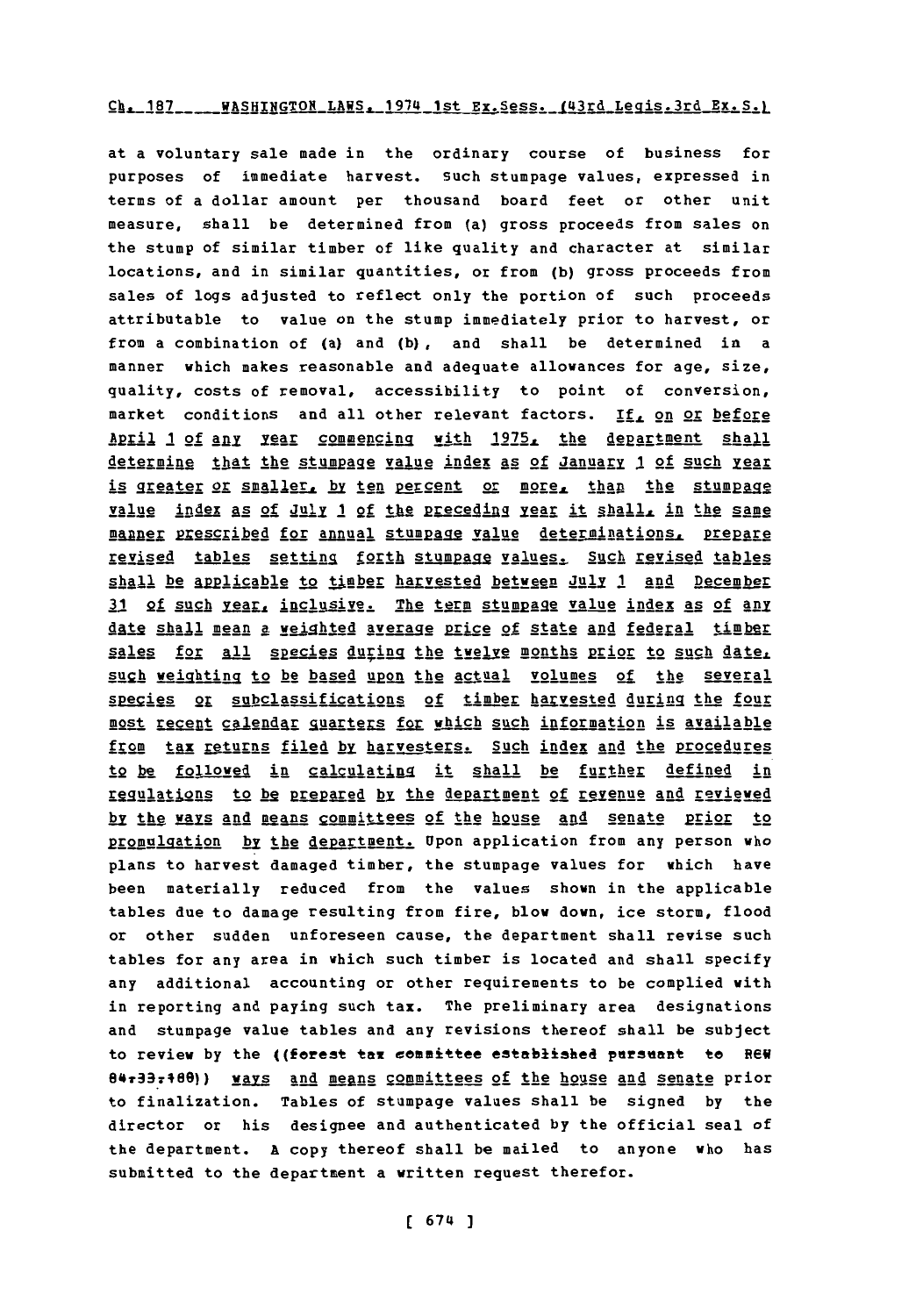**(14)** On or before ((ectober 347 4972T with respect to stumpage values set **by** the department **of** revenue for the fourth quarter **of** 49VR and **all of 49737** and on or before January 34 **of** each succeeding year commencing with 49747 with respect to stumpage values apt **by** the department of revenue for such year;)) the sixtieth day after the date of final adoption of any stumpage value tables, any harvester may appeal to the board of tax appeals for a revision of stumpage values for an area determined pursuant to subsection **(3)** of this section.

**(5)** There are hereby created in the state treasury a state timber tax fund **A** and a state timber tax fund B, separate and apart from the state general fund. The revenues from the tax imposed **by** subsection **(1)** of this section shall be deposited in state timber tax fund **A** and state timber tax fund B as follows:

|      | YEAR OF COLLECTION | <b>FUND A</b> | <b>PUND B</b> |
|------|--------------------|---------------|---------------|
|      | 1973 through 1978  | 100%          | 0%            |
| 1979 |                    | 75%           | 25%           |
| 1980 |                    | 50%           | 50%           |
| 1981 |                    | 25%           | 75%           |

**1982** and thereafter **0% 100%**

**(6)** In addition to the rates specified in subsection **(1)** of this section, there shall be imposed upon such persons a surtax at a rate of **.5%** of the stumpage value of timber as specified in such subsection **(1)** upon timber harvested between October **1, 1972** and ((Becember 34)) September 30, 1974 inclusive. The revenues from such surtax shall be deposited in a separate fund designated the state timber reserve fund, which is hereby created in the state treasury separate and apart from the state general fund. Such surtax shall be reimposed for one year upon timber harvested in any calendar year following any fourth quarter during which transfers from such reserve fund pursuant to subsection **(3)** of **ECH 84.33.080** reduce the balance in such fund to less than five hundred thousand dollars, but in no event shall such surtax be imposed in any year after **1980.**

**(7)** The tax imposed under this section shall be computed with respect to timber harvested each calendar quarter and shall be due and payable in quarterly installments and remittance therefor shall be made on or before the last day of the month next succeeding the end of the quarterly period in which the tax accrued. The taxpayer on or before such date shall make out a return, upon such forms and setting forth such information as the department of revenue may require, showing the amount of the tax for which he is liable for the preceding quarterly period, and shall sign and transmit the same to the department of revenue, together with a remittance for such amount.

**[ 675 ]**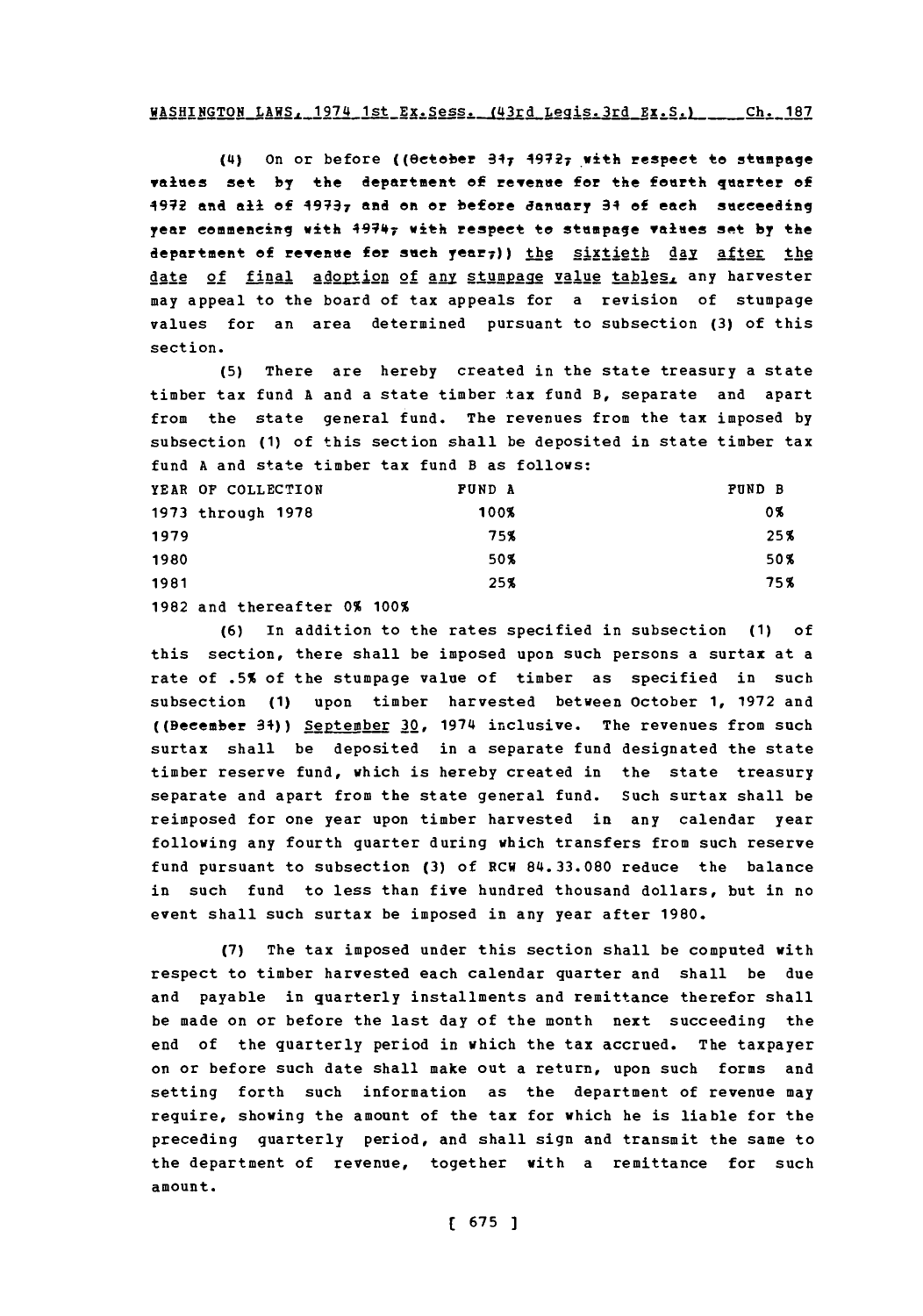#### $Ch. 187$  \_\_\_\_\_ WASHINGTON\_LAWS<sub>4</sub>\_1974\_1st\_Ex. Sess. (43rd\_Legis.3rd Ex. S.)

**(8)** The taxes imposed **by** this section shall be in addition to any taxes imposed upon the same persons pursuant to one or more of sections ECU 82.04.230 to 82.04.290, inclusive, and ECU 82.04.440, and none of such sections shall be construed to modify or interact with this section in any way, except RCW 82.04.450 and 82.04.490 shall not apply to the taxes imposed **by** this section.

**(9)** Any harvester incurring less than ten dollars tax liability under this section in any calendar quarter shall be excused from the payment of such tax, but may be required **by** the department of revenue to file a return even though no tax may be due.

((14e) Subsection **14y** of this section is enacted to be **fally** effective, commencing **upon May** 247 49747 even though **all** rates **of** tax are net *speeifiedw* The ferest tax committee established pursuant to ReV 84v33v46e shaII7 **as** its first priority and in addition to its other respeasibilitie97 devcep **a** recommendation with respect to rates for presentation te the *first* session **of** the legislature commencing on or after danuary  $4$ <sub>7</sub>  $4972$ <sub>7</sub> whether regular or extraerdinaryv))

Sec. 2. Section **8,** chapter 294, Laws of **1971** ex. sess. as last amended **by** section **92,** chapter **195,** Laws of **1973** 1st ex. sess. and ECU **84.33.080** are each amended to read as follows:

**(1)** on or before December **15** of each year commencing with **1972** and ending with **1980,** the assessor of each timber county shall deliver to the treasurer of such county and to the department of revenue a schedule setting forth for each taxing district or portion thereof lying within such county:

(a) The value of timber as shown on the timber roll for such year;

(b) The aggregate dollar rate calculated pursuant to RCW **84.33.060** and actually utilized the immediately preceding October in extending real property taxes upon the tax rolls for collection in the following year:

(c) **A** "timber factor" which is the product of such aggregate -dollar rate, the assessment ratio applied generally **by** such assessor in computing the assessed value of other property in his county and the appropriate portion listed below of the timber roll for such year ((a) above):

| Year              | Portion of Timber Roll |      |  |
|-------------------|------------------------|------|--|
| 1972              |                        | 25%  |  |
| 1973              |                        | 55%  |  |
| 1974 through 1977 |                        | 100% |  |
| 1978              |                        | 75%  |  |
| 1979              |                        | 50%  |  |
| 1980              |                        | 25%  |  |
|                   |                        |      |  |

**( 676** ]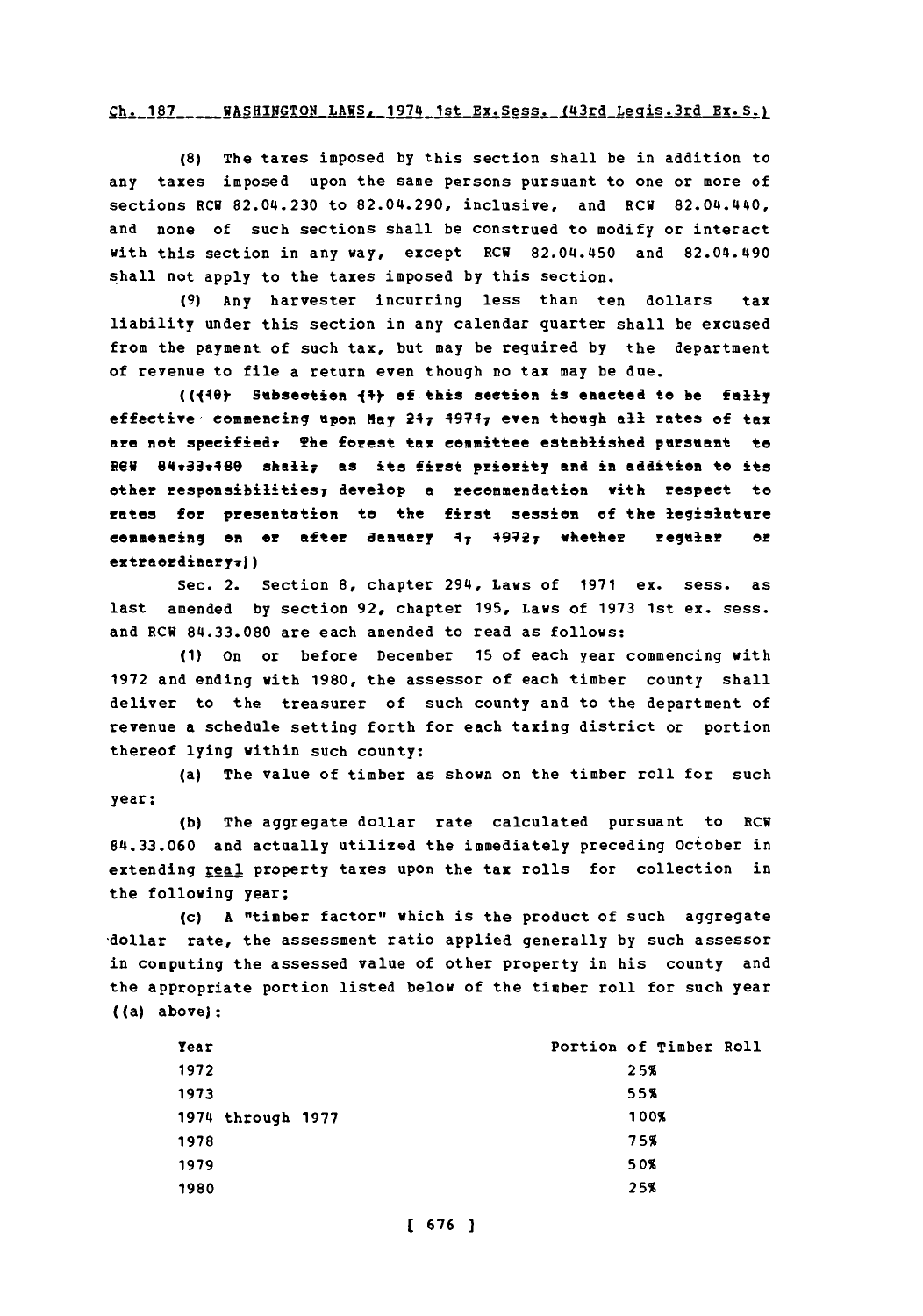# WASHINGTON LAWS, 1974 1st Ex. Sess. (43rd Legis. 3rd Ex. S.) ... Ch. 187

On or before December **31** of each year commencing with **1972** and ending with **1980,** the department of revenue shall determine the proportion that each taxing district's timber factor bears to the sum of the timber factors for all taxing districts in the state, and shall deliver a list to the assessor and the treasurer of each timber county and to the state treasurer showing the factor and proportion for each taxing district.

(2) On the ((tenth)) iventieth day of the second month of each calendar quarter, commencing February ((407 4973)) 20, 1974 and ending November ((40)) 20, **1981,** the state treasurer shall pay to the treasurer of each timber county for the account of each taxing district such district's proportion (determined in December of the preceding year pursuant to subsection **(1)** of this section) of the amount in state timber tax fund **A** collected upon timber harvested in the preceding calendar quarter, but in no event shall any such quarterly payment to a taxing district, when added to ((the)) such payments made to such district the previous quarters of the same year, exceed, respectively one-fourth, one-half, three-fourths, or the full amount of the timber factor for such district determined in December of the preceding year.

The balance in state timber tax fund **A,** if any, after the distribution to taxing districts on November ((49 each year commencing with 4973 and ending with  $49847$ ))  $20<sub>4</sub>$  1974 and on the twentieth day of the second month of each calendar quarter commencing February 20, 1975 and ending November 20, 1981 shall be transferred to the state timber reserve fund.

**(3)** If the balance in state timber tax fund **A** immediately prior to such ((Nevember 40 distribution te taxing districts)) twentieth day of the second month of each calendar guarter is not sufficient to permit a payment of one-fourth, one-half, threefourths, or the full amount, as the case may be, which, when added to the payments made to any taxing district the previous quarters of the same year, will equal the timber factor for such district determined in December of the preceding year, the necessary additional amount shall be transferred from the state timber reserve fund to state timber tax fund **A.**

(4I) **IfL** After the transfer, if **any,** froml the **21At** e tLjmber tax fund A <u>(pursuant to subsection (2)</u> of this section) in August of any rear commencing with 1974, the balance in the state timber reserve fund exceeds two million dollars, the amount of the excess shall be applied first, subject to legislative appropriation of funds allocated from the state timber reserve fund, for activities undertaken by the department of revenue forest valuation section and for the activities undertaken by the department of natural resources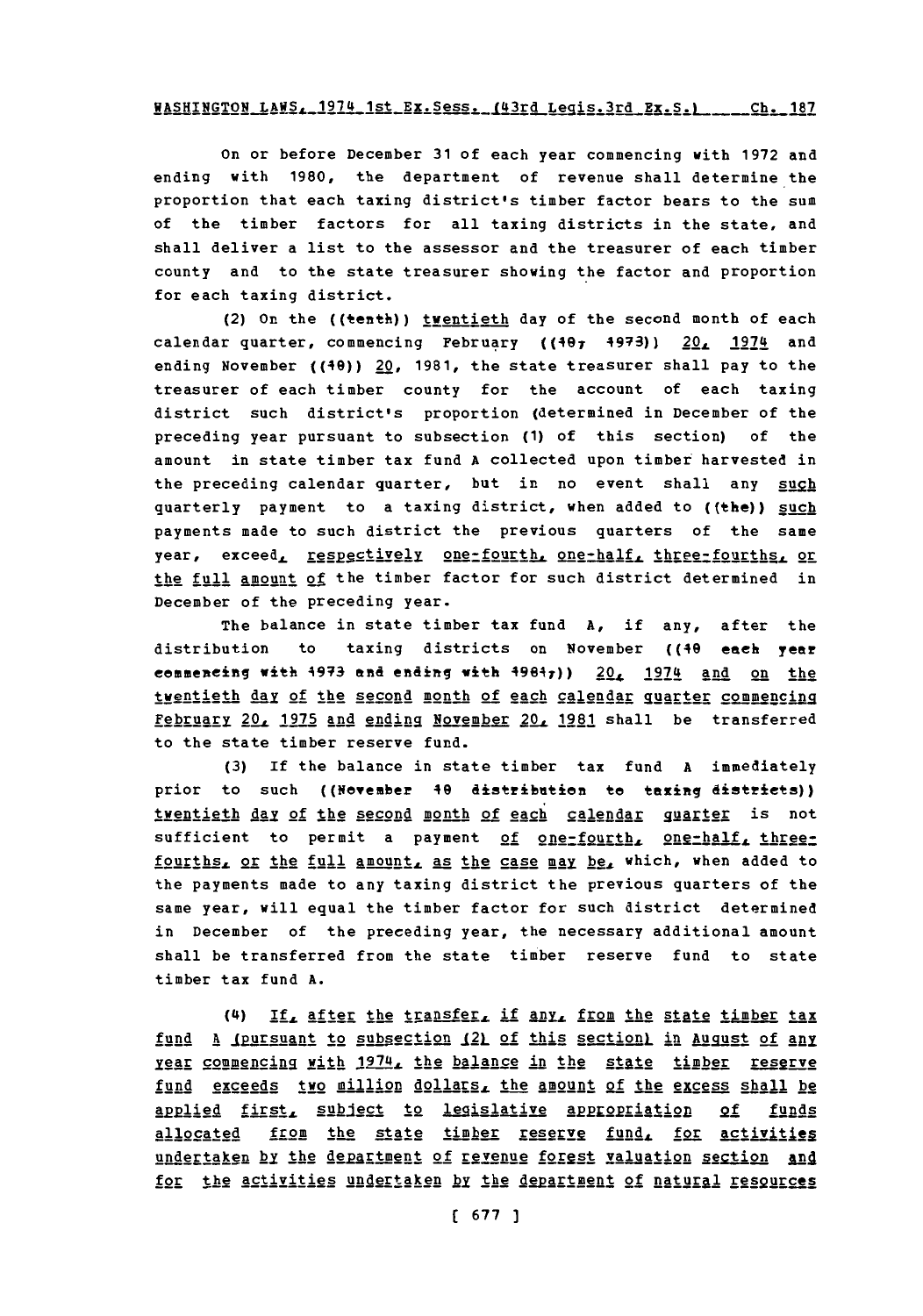Ch. 187 \_\_\_\_ WASHINGTON\_LAWS. 1974\_1st\_Ex. Sess. (43rd\_Legis.3rd\_Ex. S.)

relating to classification of lands as required by this chapter: PROVIDED, That within the 1973-75 biennium, the state treasurer shall transfer from the state timber reserve fund to the state general fund an amount equal to actual expenditures of the department of revenue related to the activities of the forest valuation section no later than August 31, 1974 and August 31, 1975, for the fiscal year 1ust completed. If the amount of such excess is more than is necessary for reimbursement for such purposes, the remaining amount of the which excess shall be distributed to  $the$ taxing districts distribution shall be made in the following manner:

ial The department of revenue shall calculate a harvest factor and a harvest factor proportion for each taxing district, in the manner provided in subsection 15) of this section except that for years before 1978 there shall be used the aggregate yalue of timber harvested for as many quarters for which information is available:

(b) By multiplying the amount of such excess by the harvest factor proportion for each taxing district respectively, the department of revenue shall calculate the amount to be distributed to w each local taxing district and to the state and shall certify such amounts to the respective county assessors and state on or before October 15:

(c) Along with each quarterly payment pursuant to subsection 121 of this section, the state treasurer shall pay, out of the state timber reserve fund, to the treasurer of each timber county for the account of each local taxing district one-fourth of such district's portion (determined pursuant to (b) above) of such excess and the state treasurer shall pay into the state's general fund for the support of the common schools out of the state timber reserve fund such additional one-fourth amount due the state.

The balance, if any, in the state timber reserve fund after the final transfer, if any, to or from state timber tax fund A in November of 1981, shall be transferred to state timber tax fund B on December 31, 1981, and one-fourth of such balance shall be distributed in each quarter of 1982 in the manner set forth in subsection (6) of this section.

(5) On or before December 31 of each year commencing with 1978, the department of revenue shall deliver to the treasurer of each timber county a schedule setting forth for each taxing district or portion thereof lying within such county:

(a) The average of the aggregate value of all timber harvested within such district in each of the immediately preceding five years as determined from the excise tax returns filed with the department of revenue;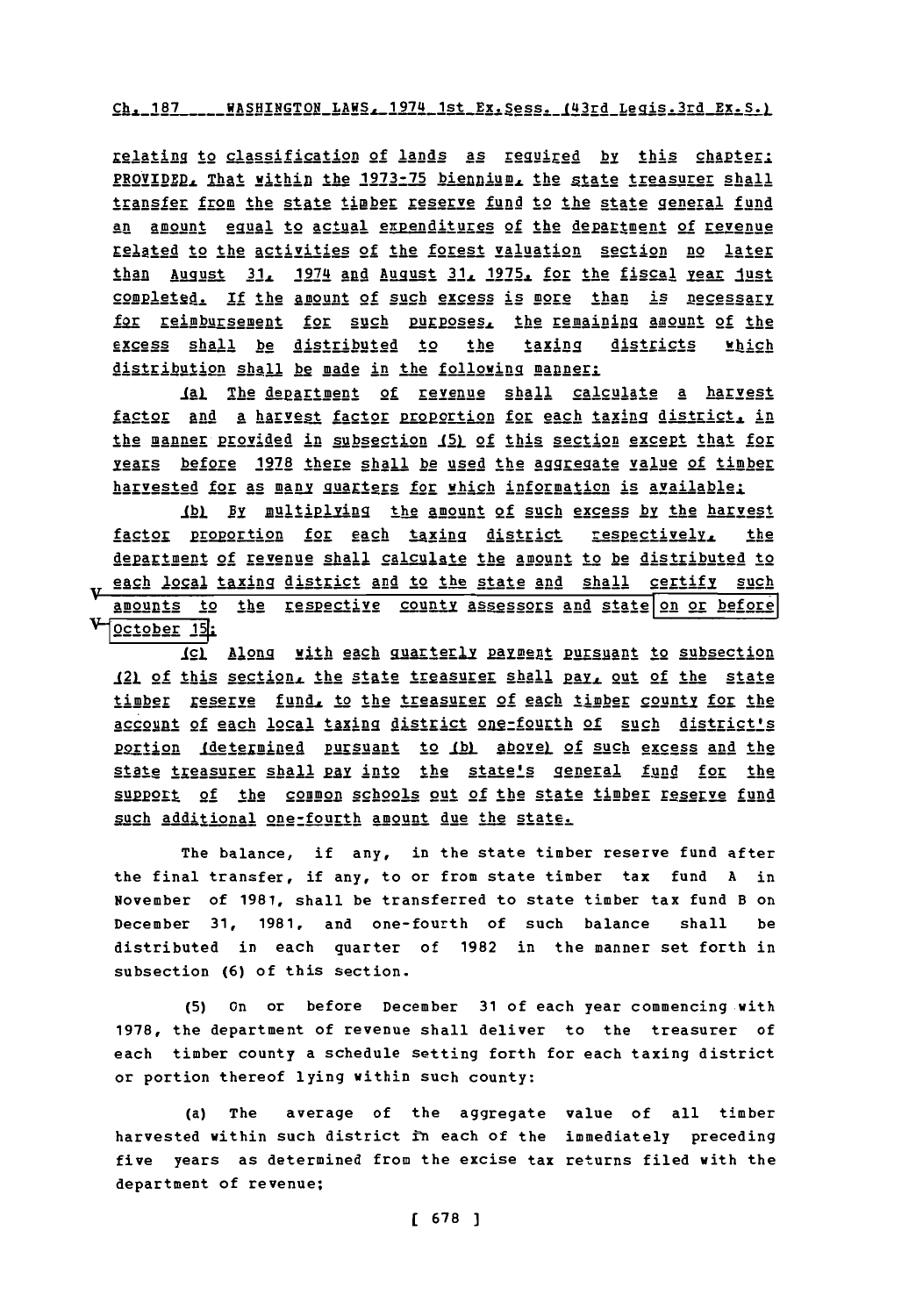#### WASHINGTON LAWS, 1974 1st Ex. Sess. (43rd Legis. 3rd **Ex. S.)** .... Ch. 187

**(b)** The aggregate dollar rate calculated pursuant to RCW 84.33.060 and chapter 84.52 RCW and actually utilized the immediately preceding October in extending real property taxes upon the tax rolls for collection the following year;

(c) **A** "harvest factor" which is the product of such five year average and such aggregate dollar rate;

**(d)** The proportion that each taxing district's harvest factor bears to the sum of the harvest factors for all taxing districts in the state.

**(6)** On the ((tenth)) twentieth day of the second month of each calendar quarter commencing February ((40)) 22, **1979,** the state treasurer shall pay to the treasurer of each timber county for the account of each taxing district such district's proportion (determined in December of the preceding year pursuant to subsection **(5)** of this section) of the amount in state timber tax fund B collected upon timber harvested in the preceding calendar quarter.

Sec. **3.** Section **5,** chapter 294, Laws of **1971** ex. sess. as last amended **by** section **90,** chapter **195,** Laws of **1973** 1st ex. sess. and RCW **84.33.050** are each amended to read as follows:

**(1)** In preparing the assessment roll as of January **1, 1971** for taxes payable in **1972,** the assessor of each timber county shall list all timber within such county on January **1, 1971** at the **1970** timber value. For each year commencing with **1972,** the assessor of each timber county shall prepare a timber roll, which shall be separate and apart from the assessment roll, listing all timber within such county on January **1, 1972** at values determined as **follows:**

(a) For the five years commencing with **1972,** the value shall be the **1970** timber value;

**(b)** For each succeeding five year period, the first of which commences on January **1, 1977,** the value shall be such **1970** timber value increased or decreased in proportion to the percentage change, if any, which has occurred between the last year of the preceding five year period and **1973** in the average stumpage value per unit of measure of all timber harvested in such county. Such percentage change shall be determined **by** the department of revenue on the basis of information contained in the excise tax returns filed pursuant to RCW 82.04.291.

(2) As used in subsection **(1)** of this section, **"1970** timber value" means the value for timber calculated in the same manner and using the same values and valuation factors actually used **by** such assessor in determining the value of timber for the January **1, 1970** assessment roll, except that if a revised schedule of such values and valuation factors was applied to some but not all timber in a county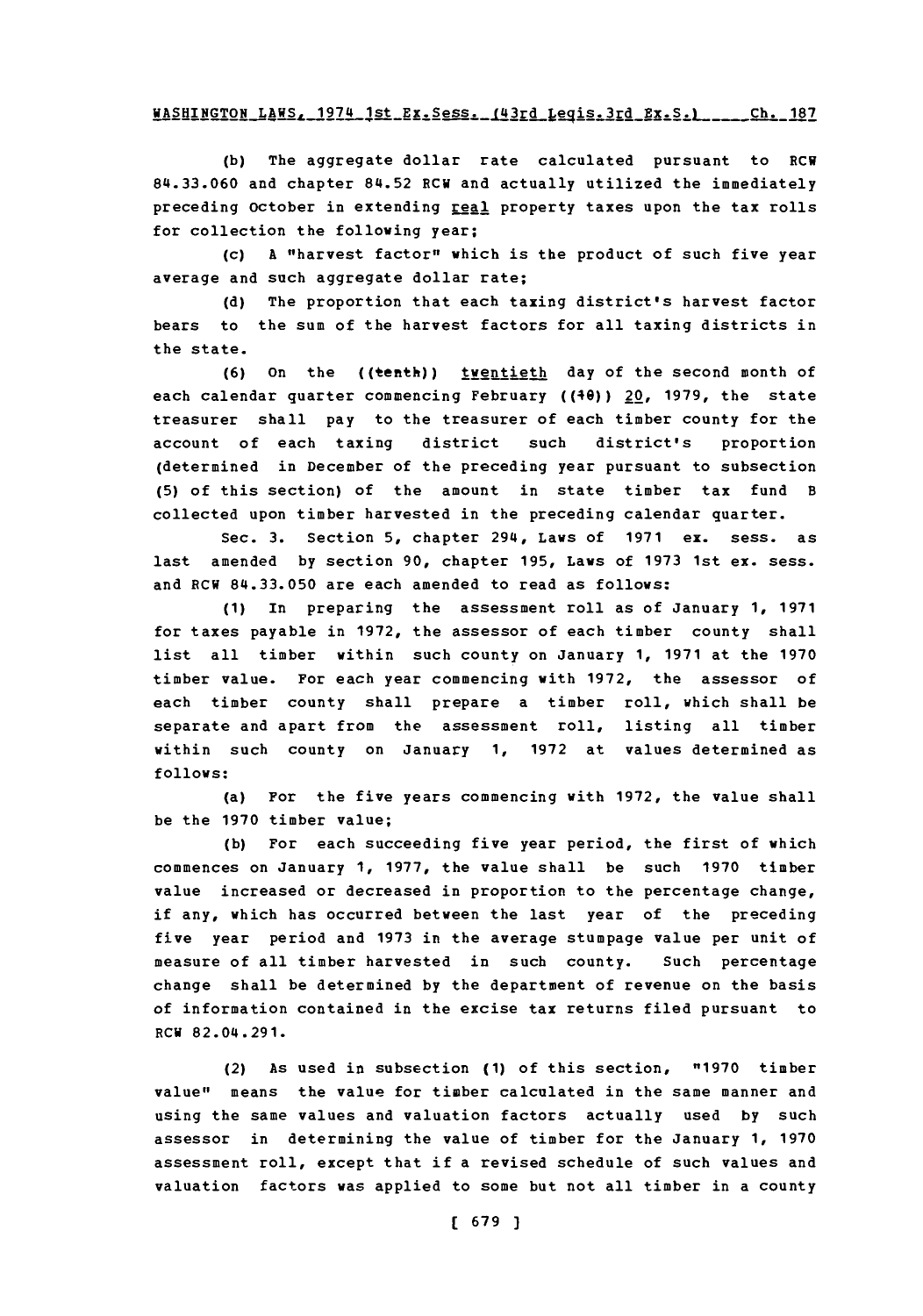#### Ch. 187 ... WASHINGTON LAWS, 1974 1st Ex. Sess. 143rd Legis.3rd Ex. S.)

for the January **1, 1970** assessment roll, such revised schedule shall be used **by** the assessor for any timber revalued for the **1971** or **1972** assessment rolls, and except that if the value of timber in any county on January **1, 1970** was not separately determined and shown on such assessment roll, **1970** timber value shall mean the value reconstructed from available records and information in accordance with rules to be prescribed **by** the department of revenue.

**(3)** The assessor of each timber county shall add to the assessment roll showing values of property as of January **1** of the years listed below, an "assessed valuation" of the portion, indicated below opposite each such year, of the value of timber as shown on the timber roll for such year. Such assessed valuation shall be calculated **by** multiplying such portion of the timber roll **by** the assessment ratio applied generally **by** such assessor in computing the assessed valuation of other property in his county. The dollar rates, calculated pursuant to RCW 84.33.060 for each taxing district within which there was timber on January **1** of such year, shall be extended against such "assessed valuation" of timber within such district as well as against the assessed value of all other property within such district as shown on such assessment roll.

| YEAR                | PORTION OF TIMBER ROLL |      |  |
|---------------------|------------------------|------|--|
| 1972                |                        | 75%  |  |
| 1973                |                        | 45%  |  |
| 1974 and thereafter |                        | None |  |

(4) Timber may be added to the timber roll, at the value specified in subsection **(1)** of this section, commencing as of January **1** following the designation of the land upon which such timber stands pursuant to subsection **(3)** of RCW **84.33.120** or **84.33.130,** but only if the value of such timber was not separately determined and shown on the assessment roll as of either January **1, 1970** or January **1,**  $1972 ((:))_{\pm}$ 

**(5)** Timber may be added to the timber roll, at the value specified in subsection **(1)** of this section, commencing as of January 1st following the sale or transfer of the land upon which such timber stands from an ownership in which such land was exempt from ad valorem taxation to an ownership in which such land is no longer exempt.

**(6)** The value of timber shall be deleted from the timber roll upon the sale or transfer of the land upon which such timber stands to an ownership in which such land is exempt from ad valorem taxation.

**I71 A county may correct their timber inventory subject to** the approval and under the direction of the department of revenuel **PROVIDED**, That the program is undertaken at county expense: AND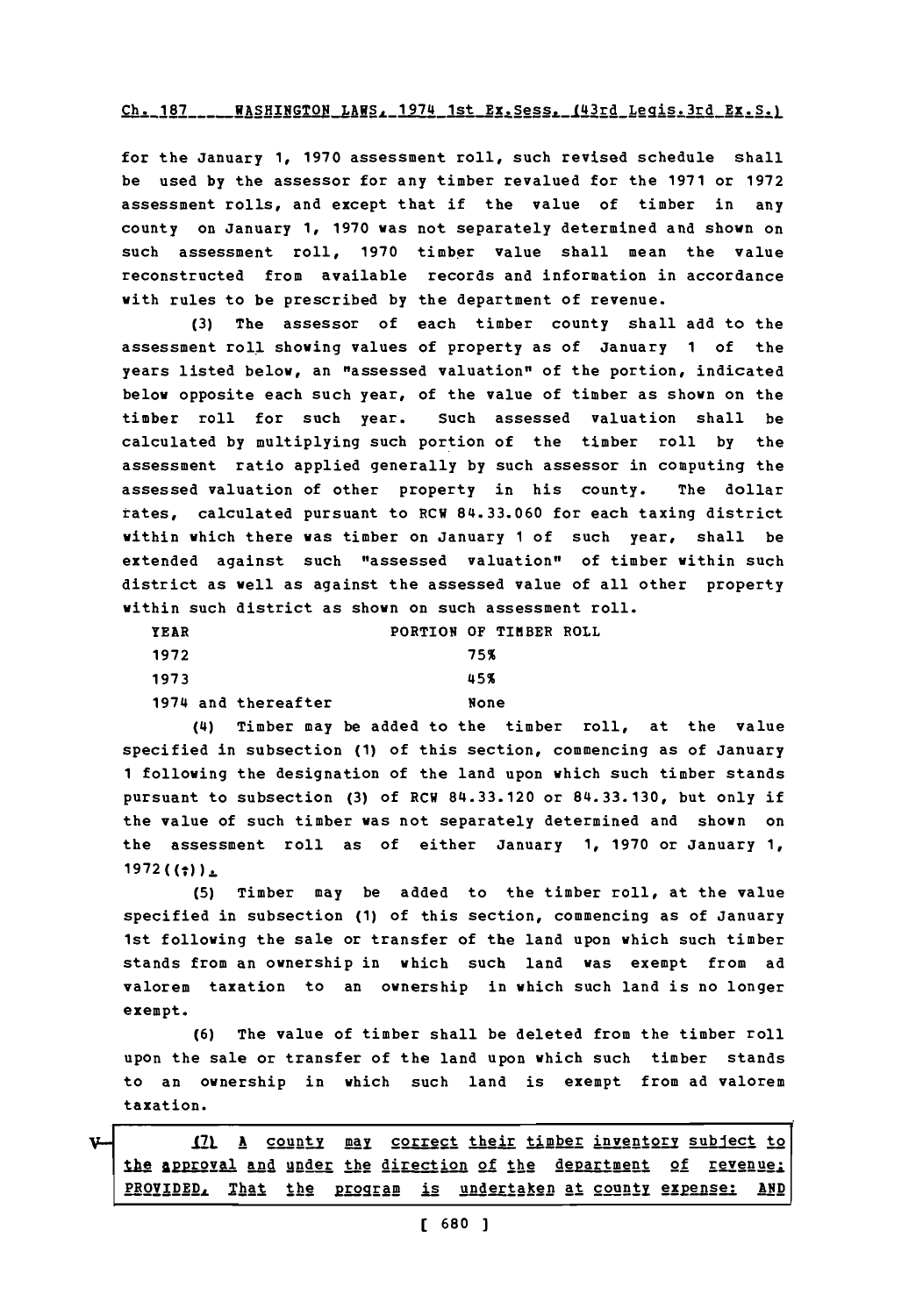WASHI!yGTON1AWSa9 174 1st EX.Sess\*\_I41rILeq is.3rd **EX.S.)** Ch18 **Ch. 187**

**92g11IE** FUR THER. That all corrected inventories be cogleted **by** December 31, 1975. A corrected inventory shall consist of the existing timber inventory mJnus **all** inventory removed since the date of last deletion from inventory plus **all** new inventory that can be substantiated and certified by the department of revenue: PROVIDED, That such new inventory is adjusted to 1970 values.

Sec. 4. Section **11,** chapter 294, Laws of **1971** ex. sess. and RCH 84.33.110 are each amended to read as follows:

**\_1** On or before September **1, 1971,** the department of revenue shall promulgate rules in accordance with chapter 34.04 RCW setting forth criteria and procedures for grading forest land on the basis of its quality, accessibility and topography. Three general quality classes shall be established which shall be "good", "average" and "poor". Within each of the three general quality classes, four classes of accessibility and topography shall be established which shall be "favorable", "average", "difficult" and "inoperable". On or before March **1, 1972** each assessor shall grade all forest land within his county, in accordance with such rules. Land not initially so graded but later designated as forest land pursuant to subsection **(3)** of RCH 84.33.120 or **84.33.130,** or otherwise determined to be forest land, shall be graded in accordance with such rules. This subsection and rules promulgated thereunder shall not have any force or effect **After grading of all forest land in the state has been completed by** the department of natural resources or December 31, 1980, whichever first occurs.

12) The department of natural resources, in consultation with the dgpartment **of** revenue and other appropriate representatives of government agencies and landowners, shall design and implement a program to determine which privately owned land is forest land as defined by RCH 84.33.100 and as classified under chapter 84.28 RCH and to have such forest land graded by the department of natural resourcgs in conformance with factors that max affect the nurture and continued production of forests at each site, such as but not limited to species variability. characteristics of forest soils, climate variability, topggaggpy **gA** access. The *RPlamrn* shall inclgde field work to obtain data which are necessary or useful in determining such grades and identifying which land is devoted to or suitable for growing and harvesting timber. The **program shall be completed by** December **31, 1980.**

Sec. **5.** Section 12, chapter 294, Laws of **1971** ex. sess. as amended **by** section **5,** chapter 148, Laws of **1972** ex. sess. and RCW **84.33.120** are each amended to read as follows:

**(1)** On or before March **1, 1972** and January **1** of each year commencing with **1973,** subject to review **by** the ((forest tax eeamittee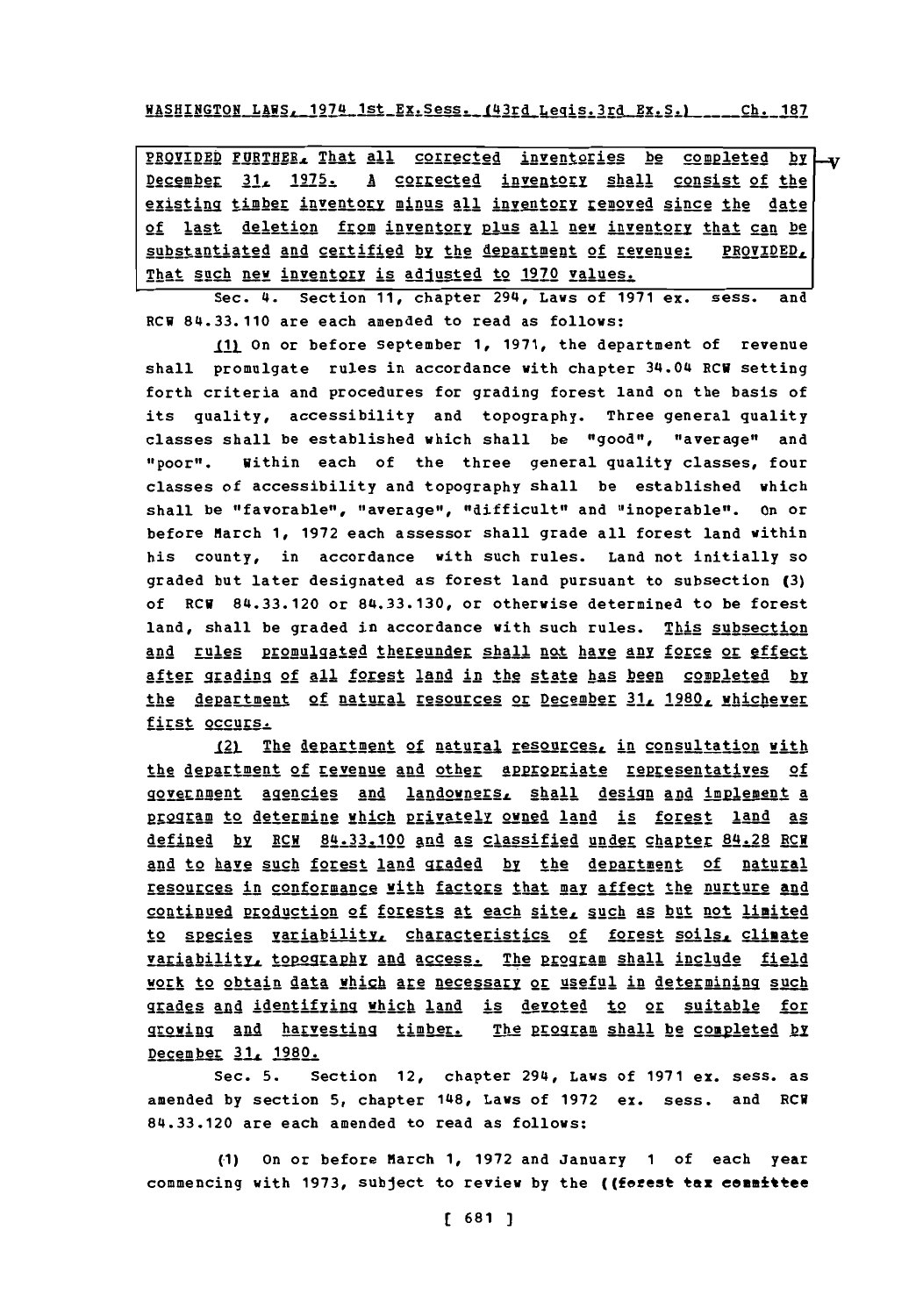#### Ch. 187 \_\_\_\_\_ WASHINGTON\_LAWS, 1974 1st Ex. Sess. (43rd Legis. 3rd Ex. S.)

established pursuant to REW 84:33:480)) ways and means committees of the house and senate and after compliance with the procedures set forth in chapter 34.04 RCW for adoption of rules, the department of revenue shall determine the true and fair value of each grade of bare forest land and shall certify such values to the county assessors. Such values shall be determined on the basis that the only use of the land is for growing and harvesting timber, and other potential uses shall not be considered in fixing such values.

 $(2)$ In preparing the assessment rolls as of January 1, 1971 for taxes payable in 1972, the assessor shall list each parcel of forest land at a value not to exceed the value used on the 1970 assessment roll for such land. In preparing the assessment roll for 1972 and each year thereafter, the assessor shall enter as the true and fair value of each parcel of forest land the appropriate grade value certified to him by the department of revenue, and he shall compute the assessed value of such land by using the same assessment ratio he applies generally in computing the assessed value of other property in his county. In preparing the assessment roll for 1975 and each year thereafter, the assessor shall assess and value as classified forest land all forest land that is not then designated pursuant to subsection (3) of RCM 84.33.120 or RCM 84.33.130 and shall make a notation of such classification upon the assessment and tax rolls. On or before January 15 of the first year in which such notation is made, the assessor shall mail notice by certified mail to the owner that such land has been classified as forest land and is subject to the compensating tax imposed by this section. If the owner desires not to have such land assessed and valued as classified forest land, he shall give the assessor written notice thereof on or before March 31 of such rear and the assessor shall remove from the assessment and tax rolls the classification notation entered pursuant to this subsection, and shall thereafter assess and value such land in the manner provided by law other than this chapter 84.33 RCH.

In any year commencing with 1972, an owner of land which  $(3)$ is assessed and valued by the assessor other than pursuant to the procedures set forth in RCW 84.33.110 and subsections (1) and (2) of this section, and which has, in the immediately preceding year, been assessed and valued by the assessor as forest land, may appeal to the county board of equalization by filing an application with the board in the manner prescribed in subsection (2) of RCW 84.33.130. The county board shall afford the applicant an opportunity to be heard if the application so requests and shall act upon the application ((with due regard to all relevant evidence without any one or more items of evidence necessarily being determinative)) in the manner prescribed in subsection (3) of section 6 of this 1974 amendatory act.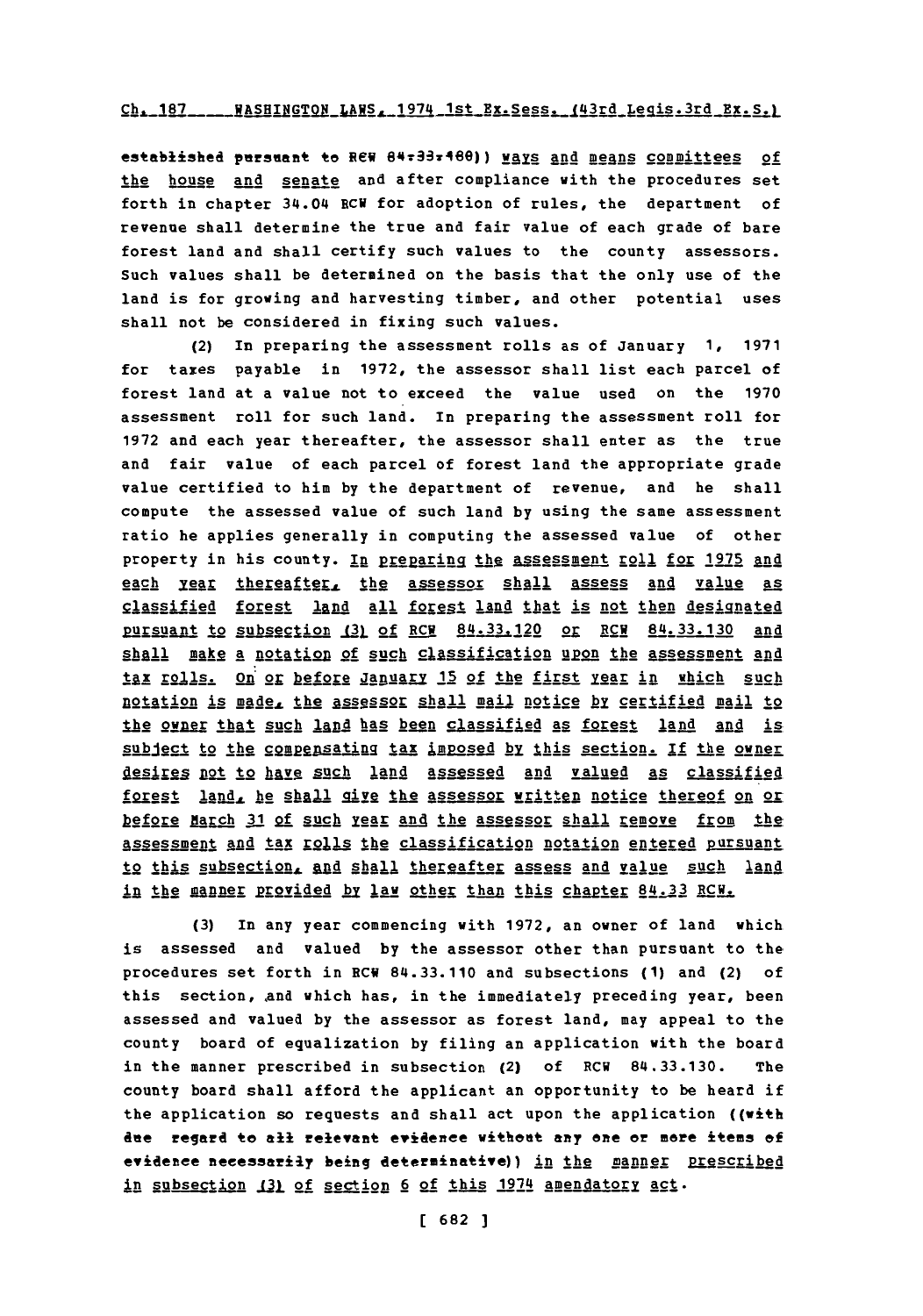## WASHINGTON LAWS. 1974 1st Ex.Sess. 143rd Legis.3rd Ex.Sa \_\_Ch. **187**

(4) ((The assesser may in any year eomeneing with 4972 diseontinue assessing and valuing pursuant to the precedures set forth in REW 84<sub>7</sub>337440 and subsections  $\{4\}$  and  $\{2\}$  of this section any landy except designated forest **land7** for which **a** higher and better use exists than growing **and** harvesting tiaber: The ener **of** sueh **land** shall thereupon have the right to apply for designation of seeh land as forest land pursuant to subsection **13 of** this section or **REW** 84:3374392)) Land that has been assessed and valued as classified forest land as of any year commencing with 1975 assessment year or earlier shall continue to be so assessed and valued until removal of classification by the assessor only upon the occurrence of one of the folloving events:

Ial Receipt of notice from the owner to remove such land from classification as forest land:

**Ibl** Sale or transfer to an ownership making such land exempt from ad valorem taxation:

ICL Determination by the assessor, after giving the owner written notice and an opportunity to be heard, that, because of actions taken by the owner, such land is no longer primarily devoted to and used for growing and harvesting timber:

**\_Ld4** Determindtion that a higher and better use exists for such land than growing and harvesting timber after giving the owner written notice and an opportunity to be heard.

The assessor shall remove classification pursuant to subsections *Icl* or *Idl above prior to September 30 of the year prior* to the assessment year **for** which termination of classification is to be effective. Removal of classification as forest land upon occurrence of subsection (a), (b) or (d) above shall apply only to the land affected, and upon occurrence of subsection (c) shall apply only to the actual area of land no longer primarily devoted to and used for growing and harvesting timber.

**151** Within thirty **days** after such removal of classificatig as forest land, the assessor shall notify the owner in writing setting forth the reasons for such removal. The owner of such land shall thereupon have the right to apply for designation of such land as forest land pursuant to subsection 131 of this section or RCH 84.33.130 or to appeal such removal to the county board of equalization.

161 Unless the owner successfully applies for designation of such land or unless the removal is reversed on appeal, notation of removal from classification shall immediately be made upon the assessment and tax rolls, and commencing on January 1 of the **year** following the year in which the assessor made such notation, such land shall be assessed on the same basis as real property is assessed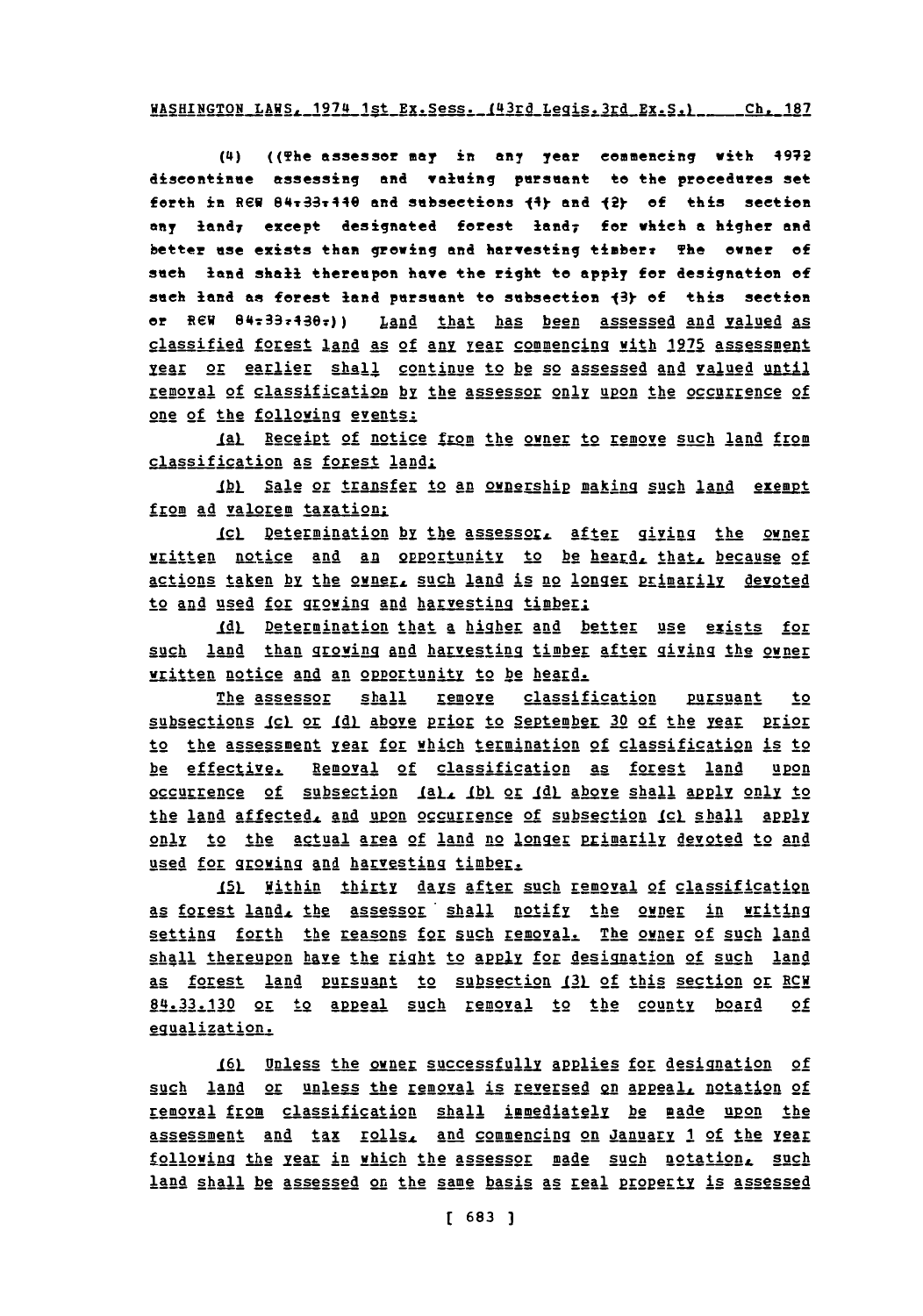## Ch. 187 \_\_\_\_ WASHINGTON LAWS, 1974 1st Ex. Sess. (43rd Legis. 3rd Ex. S.)

generally in that county. Except as provided in subsection (8) of this section and unless the assessor shall not have mailed notice of classification pursuant to subsection (2) of this section, a compensating tax shall be imposed which shall be due and payable to the county treasurer on or before April 30 of the following year. On or before May 31 following such assessment date, the assessor shall compute the amount of such compensating tax and mail notice to the owner of the amount thereof and the date on which payment is due. The amount of such compensating tax shall be equal to:

Ial The difference, if any, between the amount of tax last levied on such land as forest land and an amount equal to the new assessed valuation of such land multiplied by the dollar rate of the last levy extended against such land, multiplied by

1bl A number, in no event greater than ten, equal to the number of years, commencing with assessment year 1975, for which such land was assessed and valued as classified forest land.

171 Any compensating tax unpaid on its due date shall thereupon become delinguent and, together with applicable interest thereon, shall as of said date become a lien on such land which shall have priority to and shall be fully paid and satisfied before any recognizance, mortgage, judgment, debt, obligation or responsibility to or with which such land may become charged or liable. Such lien may be foreclosed upon expiration of the same <u>period</u> after delinguency and in the same manner provided by law for foreclosure of liens for delinguent real property taxes as provided in RCW 84.64.050. From the date of delinguency until paid, interest shall be charged at the same rate applied by law to delinguent ad valorem property taxes.

181 The compensating tax specified in subsection 161 of this section shall not be imposed if the removal of classification as forest land pursuant to subsection (4) of this section resulted solely from:

<u>(a) Transfer to a government entity in exchange for other</u> forest land located within the state of Washington:

(b) A taking through the exercise of the power of eminent domain, or sale or transfer to an entity having the power of eminent domain in anticipation of the exercise of such power:

(c) Sale or transfer of land within two years after the death of the owner of at least a fifty percent interest in such land.

19) With respect to any land that has been designated prior to the effective date of this amendatory act, pursuant to subsection 131 of BCM 84.33.120 or 84.33.130. the assessor may, prior to January 1, 1975, on his own motion or pursuant to petition by the owner, change, without imposition of the compensating tax provided under RCM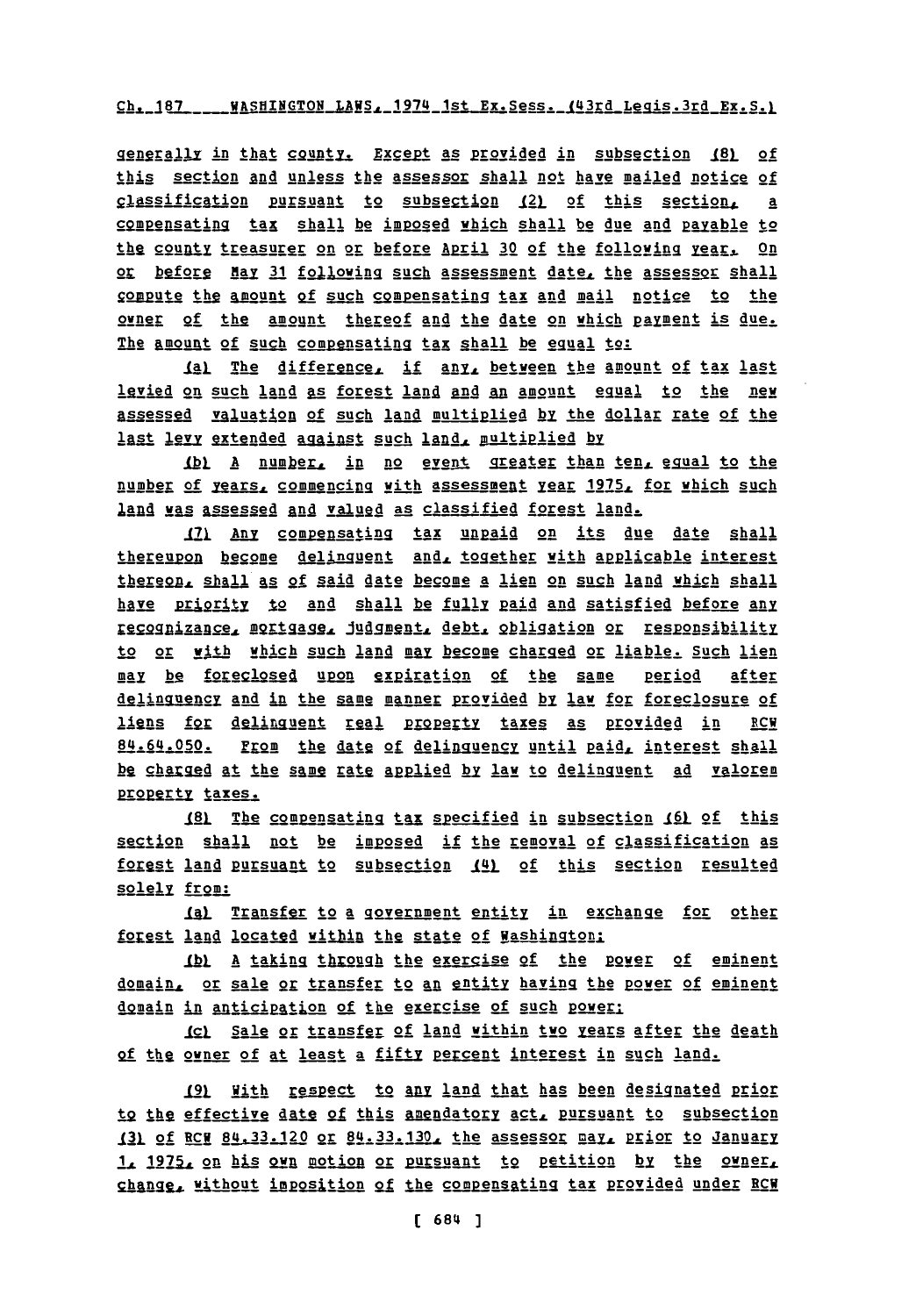**WASHINGTON LAWS, 1974 1st Ex. Sess. (43rd Legis. 3rd Ex. S.) ... Ch. 187** 

84.33.140, the status of such designated land to classified forest land.

Sec. **6.** Section **13,** chapter 294, Laws of **1971** ex. sess. and RCW **84.33.130** are each amended to read as follows:

**(1)** An owner of land desiring that it be designated as forest land and valued pursuant to RCW **84.33.120** as of January **1** of any year commencing with **1972** shall make application to the county assessor before such January **1.**

(2) The application shall be made upon forms prepared **by** the department of revenue and supplied **by** the county assessor, and shall include the following:

(a) **A** legal description of or assessor's tax lot numbers for all land the applicant desires to be designated as forest land;

**(b)** The date or dates of acquisition of such land;

**(c) A** brief description of the timber on such land, or if the timber has been harvested, the owner's plan for restocking;

**(d)** Whether there is a forest management plan for such land;

(e) If so, the nature and extent of implementation of such plan;

**(f)** Whether such land is used for grazing;

**(g)** Whether such land has been subdivided or a plat filed with respect thereto;

(h) Whether ((a permit for cutting on such land has been granted pursuant to REW 76x08x030)) such land and the applicant are in compliance with the restocking, forest management, fire protection, insect and disease control and forest debris provisions of Title **76** RCW or any Appicable regulations **thereunder;**

(i) Whether such land is subject to fire patrol assessments pursuant to RCW **76.04.360;**

**(j)** Whether such land is subject to a lease, option or other right which permits it to be used for any purpose other than growing and harvesting timber;

**(k) A** summary of the past experience and activity of the applicant in growing and harvesting timber;

**(1) <sup>A</sup>**summary of current and continuing activity of the applicant in growing and harvesting timber;

(in) **<sup>A</sup>**statement that the applicant is aware of the potential tax liability involved when such land ceases to be designated as forest land;

(n) An affirmation that the statements contained in the application are true and that the land described in the application is, by itself or with other forest land not included in the application, in contiguous ownership of twenty or more acres which is primarily devoted to and used for growing and harvesting timber.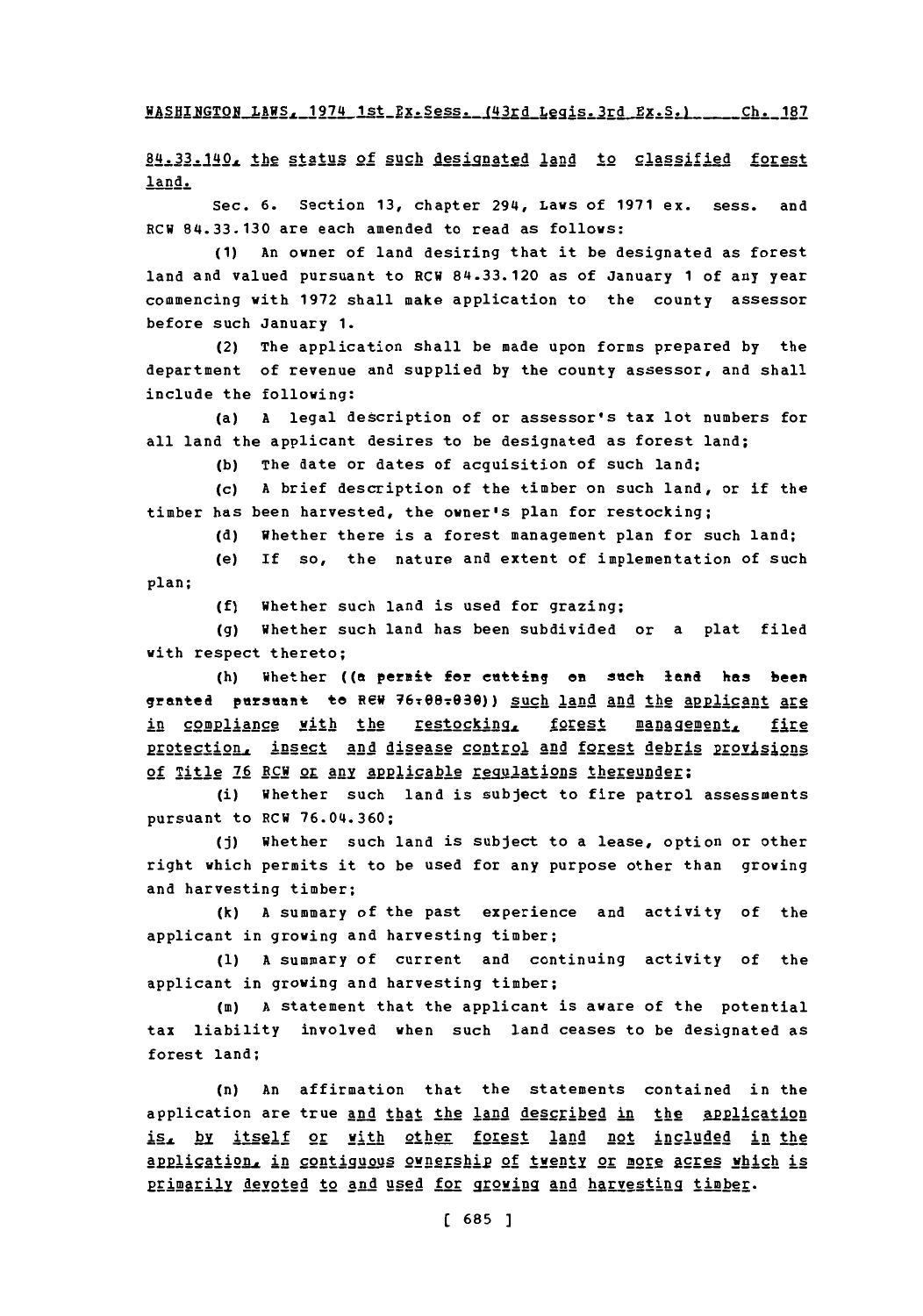## Ch. 187 \_\_\_\_ WASHINGTON\_LAWS. 1974 1st Ex. Sess. (43rd Legis. 3rd Ex. S.)

The assessor shall afford the applicant an opportunity to be heard if the application so requests.

(3) The assessor shall act upon the application with due regard to all relevant evidence and without any one or more items of evidence necessarily being determinative, except that the application may be denied for one of the following reasons, without regard to other items:

(a) The land does not contain either a "merchantable stand of timber" or an "adequate stocking" as defined in RCW 76.08.010, or any lavs or regulations adopted to replace such minimum standards, except this reason (a) shall not alone be sufficient for denial of the application (i) if such land has been recently harvested or supports a growth of brush or noncommercial type timber, and the application includes a plan for restocking within three years or such longer period necessitated by unavailability of seed or seedlings, or (ii) if only isolated areas within such land do not meet such minimum standards due to rock outcroppings, swamps, unproductive soil or other natural conditions:

(b) The applicant, with respect to such land, has failed to comply with a final administrative or judicial order with respect to a violation of the restocking, forest management, fire protection, insect and disease control and forest debris provisions of Title 76 RCW or any applicable regulations thereunder;

<u>ICl</u> The land abuts a body of salt water and lies between the line of ordinary high tide and a line paralleling such ordinary high tide line and two hundred feet horizontally landward therefrom. except that if the higher and better use determined by the assessor to exist for such land would not be permitted or economically feasible by virtue of any federal, state or local law or requiation such land shall be assessed and valued pursuant to the procedures set forth in RCW 84.33.110 and subsections (1) and (2) of RCW 84.33.120 without being designated. The application shall be deemed to have been approved unless, prior to May 1, of the year after such application was mailed or delivered to the assessor, he shall notify the applicant in writing of the extent to which the application is denied.

 $(4)$ An owner who receives notice pursuant to subsection (3) of this section that his application has been denied may appeal such denial to the county board of equalization.

Sec.  $7.$ Section 14, chapter 294, Laws of 1971 ex. sess. as last amended by section 93, chapter 195, Laws of 1973 1st ex. sess. and RCW 84.33.140 are each amended to read as follows:

(1) When land has been designated as forest land pursuant to subsection (3) of RCW 84.33.120 or 84.33.130, a notation of such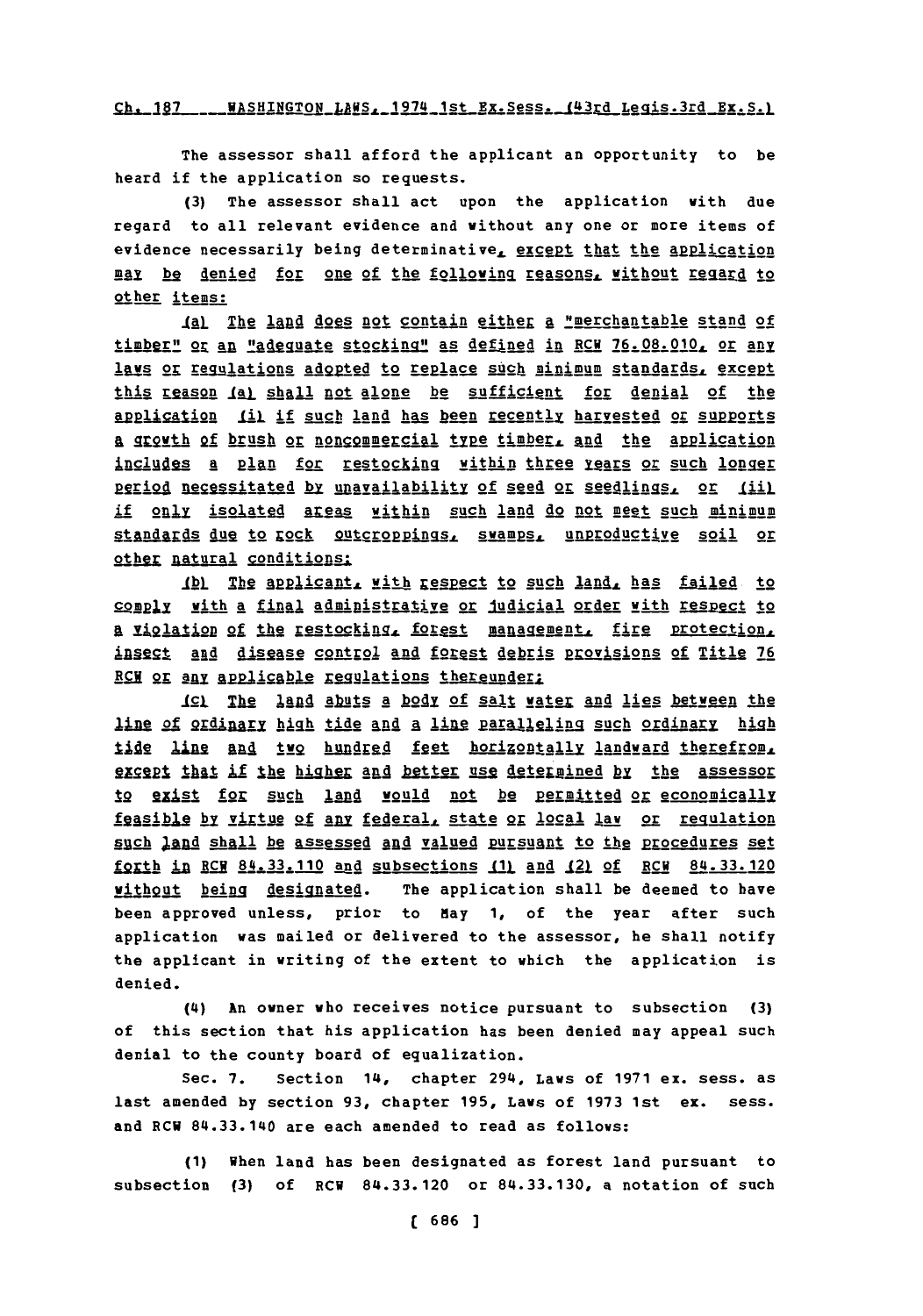designation shall be made each year upon the assessment and tax rolls, a copy of the notice of approval together with the legal description or assessor's tax lot numbers for such land shall, at the expense of the applicant, be filed **by** the assessor in the same manner as deeds are recorded, and such land shall be graded and valued pursuant to ECU 84.33.110 and **84.33.120** until removal of such designation **by** the assessor upon occurrence of any of the following:

(a) Receipt **of** notice from the owner to remove such designation;

**(b)** Passage of sixty days following the sale or transfer of such land to a new owner without receipt of an application pursuant to ECU **84.33.130** from the new owner;

(c) Sale or transfer to an ownership making such land exempt from ad valorem taxation;

**(d)** Determination **by** the assessor, after giving the owner written notice and an opportunity to be heard, that  $\underline{\textbf{ii}}$  such land is no longer primarily devoted to and used for growing and harvesting timber, (ii) such owner has failed to comply with a final administrative or judicial order with respect to a violation of the restocking, forest management, fire protection, insect and disease control Ind forest debris Provisions **of** Title **76** ECU or an applicable regulations thereunder, or fiiil restocking has not occurred to the extent or within the time specified in the application for designation of such land.

Removal of designation upon occurrence of any of subsections (a) through (c) above shall apply only to the land affected, and upon occurrence of subsection **(d)** shall apply only to the actual area of land no longer primarily devoted to and used for growing and harvesting timber, without regard to other land that may have been included in the same application and approval for designation.

(2) Within thirty days after such removal of designation of forest land, the assessor shall notify the owner in writing, setting forth the reasons for such removal. The owner may appeal such removal to the county board of equalization.

**(3)** Unless the removal is reversed on appeal a copy of the notice of removal with notation of the action, if any, upon appeal, together with the legal description or assessor's tax lot numbers for the land removed from designation shall, at the expense of the applicant, be filed **by** the assessor in the same manner as deeds are recorded, and commencing on January **1** of the year following the year in which the assessor mailed such notice, such land shall be assessed on the same basis as real property is assessed generally in that county. Except as provided in subsection **(5)** of this section, a compensating tax shall be imposed which shall be due and payable to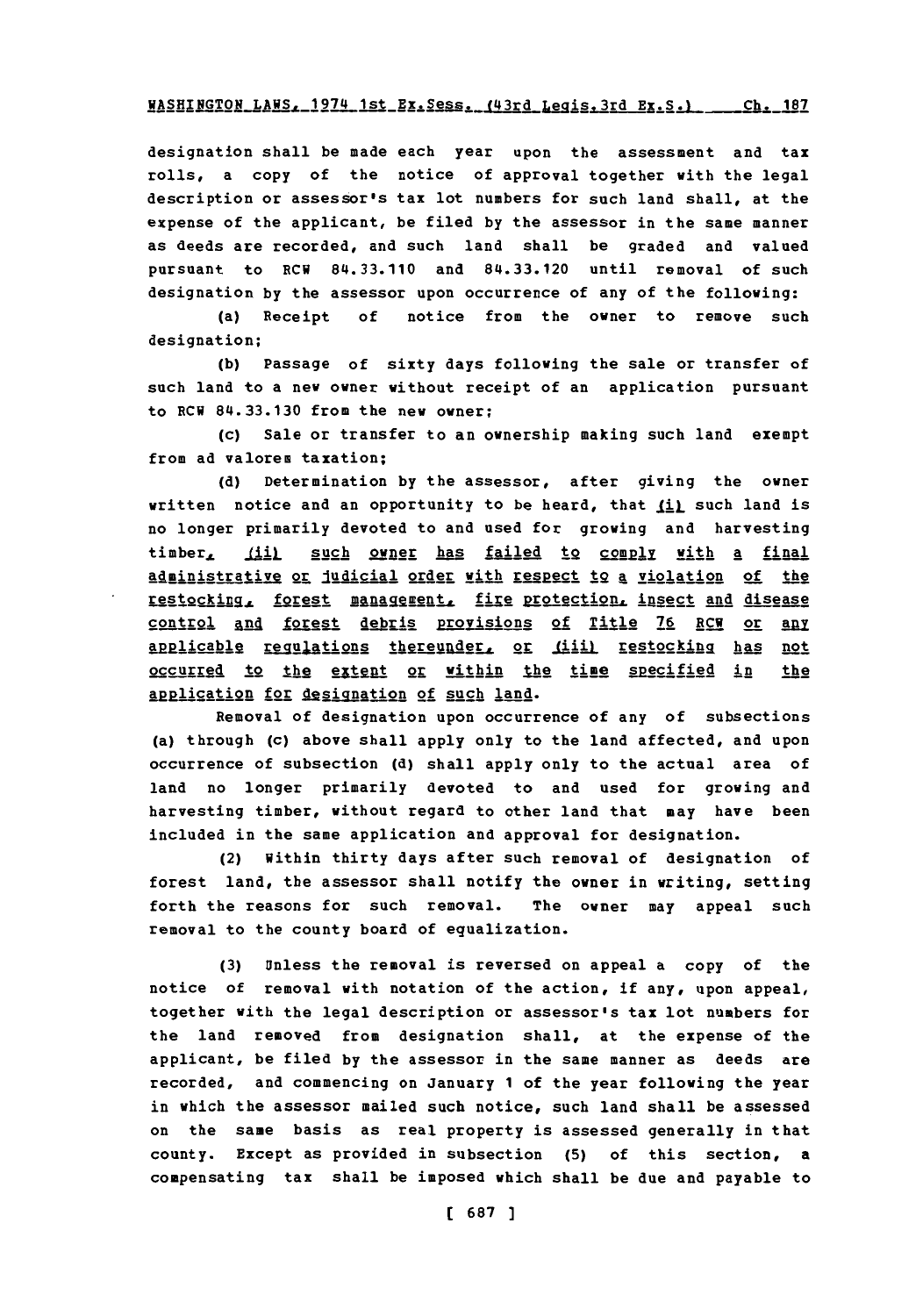## Ch. 187 WASHINGTON LAWS, 1974 1st Ex. Sess, (43rd Legis. 3rd Ex. S.)

the county treasurer on or before April **30** of the following year. on or before May **31** following such assessment date, the assessor shall compute the amount of such compensating tax and mail notice to the owner of the amount thereof and the date on which payment is due. The amount of such compensating tax shall be equal to:

(a) The difference between the amount of tax last levied on such land as forest land and an amount equal to the new assessed valuation of such land multiplied **by** the dollar rate of the last levy extended against such land, multiplied **by**

**(b) A** number, in no event greater than ten, equal to the number of years for which such land was designated as forest land.

(4) Any compensating tax unpaid on its due date shall thereupon become delinquent and together with applicable interest thereon, shall as of said date become a lien on such land which shall have priority to and shall be fully paid and satisfied before any recognizance, mortgage, judgment, debt, obligation or responsibility to or with which such land may become charged or liable. Such lien may be foreclosed upon expiration of the same period after delinquency and in the same manner provided **by** law for foreclosure of liens for delinquent real property taxes as provided in RCW 84.64.050. From the date of delinquency until paid, interest shall be charged at the same rate applied **by** law to delinquent ad valorem property taxes.

**(5)** The compensating tax specified in subsection **(3)** of this section shall not be imposed if the removal of designation pursuant to subsection **(1)** of this section resulted solely from:

(a) Transfer to a government entity in exchange for other forest land located within the state of Washington;

**(b) A** taking through the exercise of the power of eminent domain, or sale or transfer to an entity having the power of eminent domain in anticipation of the exercise of such power;

(c) Sale or transfer of land within two years after the death of the owner of at least a fifty percent interest in such land.

Sec. **8.** Section **10,** chapter 146, Laws of **1967** ex. sess. as last amended **by** section **1,** chapter **125,** Laws of **1972** ex. sess. and RCW 84.40.045 are each amended to read as follows:

The assessor shall give notice of any change in the true and fair value of real property for the tract or lot of land and any improvements thereon no later than thirty days after appraisal: PROVIDED, That for appraisals made between December 1st and February 15th notice shall not be sent out prior to March 1st: PROVIDED FURTHER, That no notice need be sent with respect to changes in valuation of forest land made pursuant to chapter 84.33 RCM.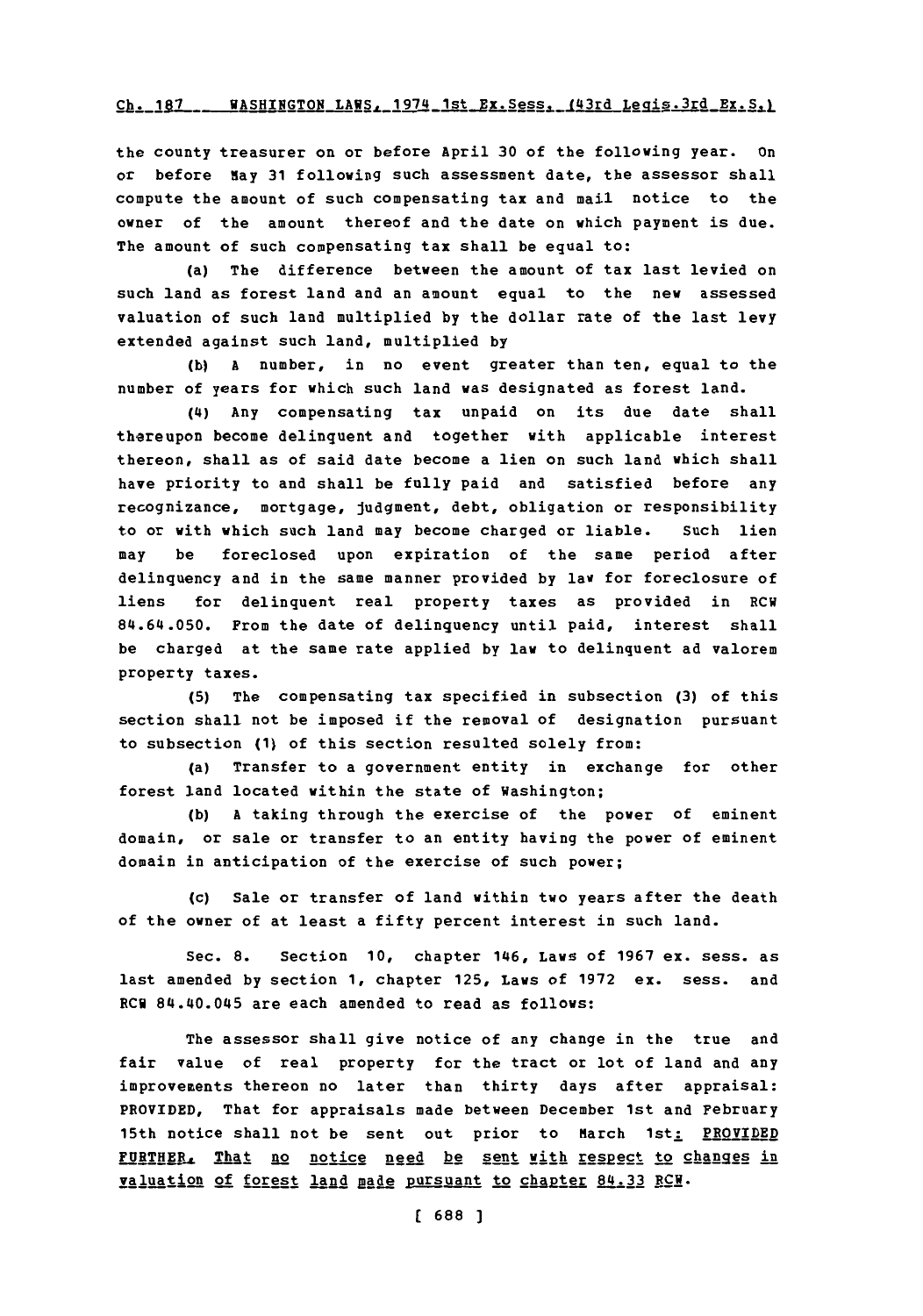# <u>1005, 1974 1st Ex.Sess. (43rd Legis.3rd Ex.S.) \_\_\_\_\_ Ch. 187</u>

The notice shall contain a statement of both the prior and the new true and fair value and the ratio of the assessed value to the true and fair value on which the assessment of the property is based, stating separately land and improvement values, and a brief statement of the procedure for appeal to the board of equalization and the time, date, and place of the meetings of the board.

The notice shall be mailed **by** the assessor to the taxpayer.

If any taxpayer, as shown **by** the tax rolls, holds solely a security interest in the real property which is the subject of the notice, pursuant to a mortgage, contract of sale, or deed of trust, such taxpayer shall, upon written request of the assessor, **supply,** within thirty days of receipt of such request, to the assessor the name and address of the person making payments pursuant to the mortgage, contract of sale, or deed of trust, and thereafter such person shall also receive a copy of the notice provided for in this section. Wilful failure to comply with such request within the time limitation provided for herein shall make such taxpayer subject to a civil penalty of five dollars for each parcel of real property within the scope of the request in which it holds the security interest, the aggregate of such penalties in any one year not to exceed five thousand dollars. The penalties provided for herein shall be recoverable in an action **by** the county prosecutor, and when recovered shall be deposited in the county current expense fund. The assessor shall make the request provided for **by** this section during the month of January.

**NEW** SECTION. Sec. **9.** There is added to chapter 294, Laws of **1971** ex. sess. and to chapter **84.33** RCW a new section to read as **follows:**

**(1)** The legislature shall review the system of distribution and allocation of all timber excise tax revenues in January, **1975** and each year thereafter to provide a uniform and equitable distribution and allocation of such revenues to the state and local taxing districts.

(2) In order to allow legislative review of the rules and regulations to be adopted **by** the department of revenue establishing the stumpage value index provided for in section **1 (3)** of this 1974 amendatory act, such rules and regulations shall be effective not less than sixty days after transmitting to the staffs of the senate and house ways and means committees (or their successor committees) the same proposed rules and regulations as shall have been previously filed with the office of the code reviser pursuant to RCW 34.04.025 **(1 )** (a) **.**

**(3)** The ways and means committees of the house and senate, with the advice of the department of revenue, the department of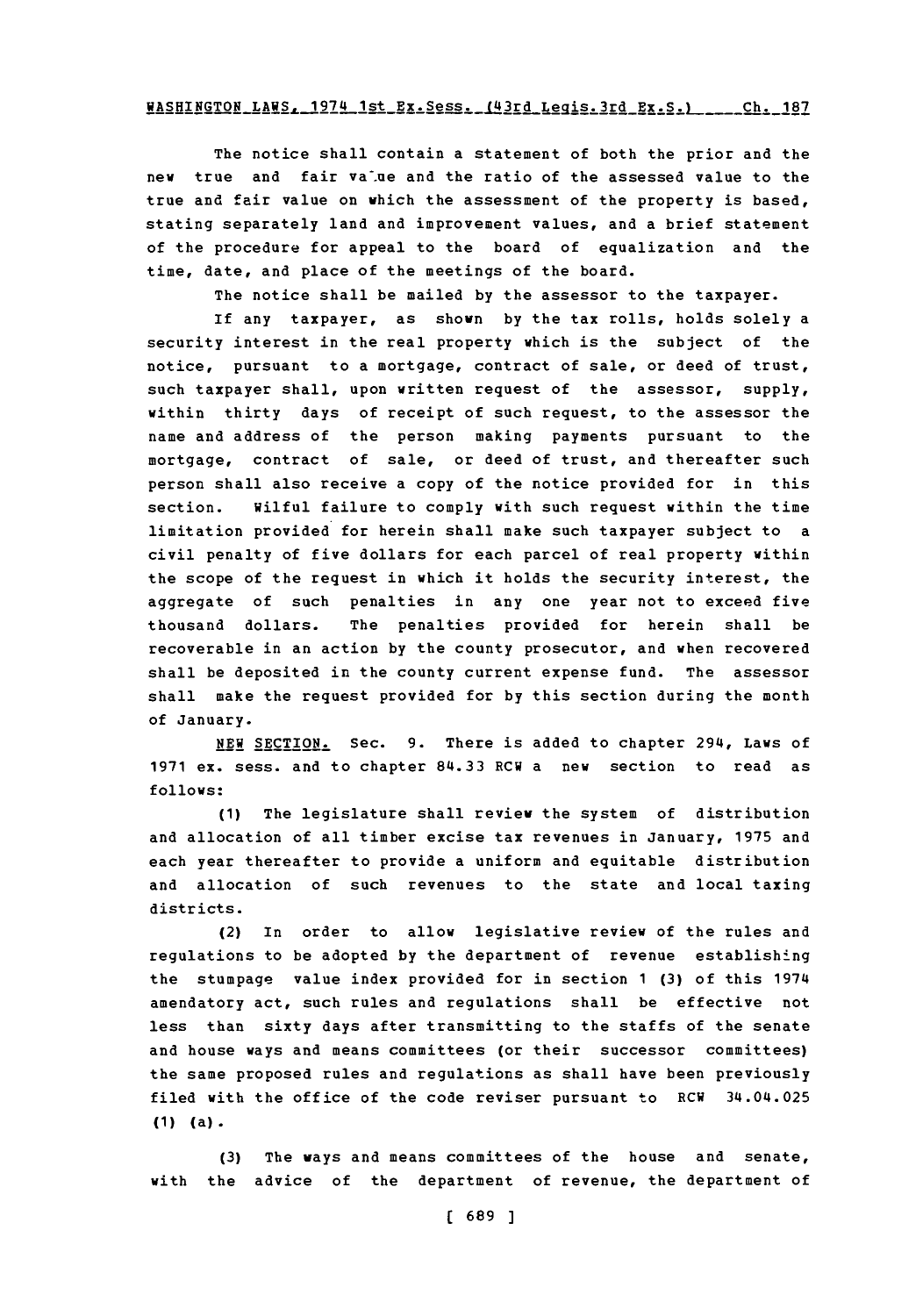#### Ch. 187 \_\_\_\_ WASHINGTON LAWS. 1974 1st Ex. Sess. (43rd Legis. 3rd Bx. S.)

natural resources, office **of** the superintendent **of** public instruction, county government, and affected landowners, shall review the yield tax rate and rate structure prior to December **31, 1978,** and shall recommend modification of the rate and rate structure as necessary so that timber bears an equitable and proportionate tax share in conformance with the provisions of this chapter.

(4) The department of revenue and the department of natural resources shall make available to the revenue committees of the senate and house of representatives of the state legislature information and data, as it may be available, pertaining to the status of forest land grading throughout the state, the collection of timber excise tax revenues, the distribution and allocation of timber excise tax revenues to the state and local taxing districts, and any other information as may be necessary the proper legislative review and implementation of the timber excise tax system, and in addition, the departments shall provide an annual report of such matters in January of each year to such committees.

**NEW** SECTION. Sec. **10.** There is added to chapter 294, Laws of **1971** ex. sess. and to chapter **84.33** ECW a new section to read as **follows:**

After the department of natural resources has completed the design and outline of the grading program it shall hold public hearings for the purpose of advising interested persons of the department's program and soliciting comments on it. Such hearings shall be held prior to December **31, 1975** at no fewer than ten different locations within the state. **A** notice shall be published of each hearing in a newspaper of general circulation in each community where a hearing is scheduled. The notice shall state the time, place and purpose of the hearing. At such hearings the department shall explain the purpose of the program and its consequences to forest land owners and the standards, procedures and schedules it will follow in grading forest land.

**NEW SETIN** Sec. **11.** There is added to chapter 294, Laws of **1971** ex. sess. and to chapter 84.33 RCW a new section to read as **follows:**

The department of natural resources shall complete the grading of forest land on or before July **1, 1980.** Within three months after the grading has been completed in each county, the department shall hold a public hearing in such county at which the forest land grades shall be described and explained. **A** notice shall be published of such hearing in one or more newspapers of general circulation in the county where the hearing is to be held. The notice shall state the time, place and purpose of the hearing. At the hearing the department shall explain the grades it has established for forest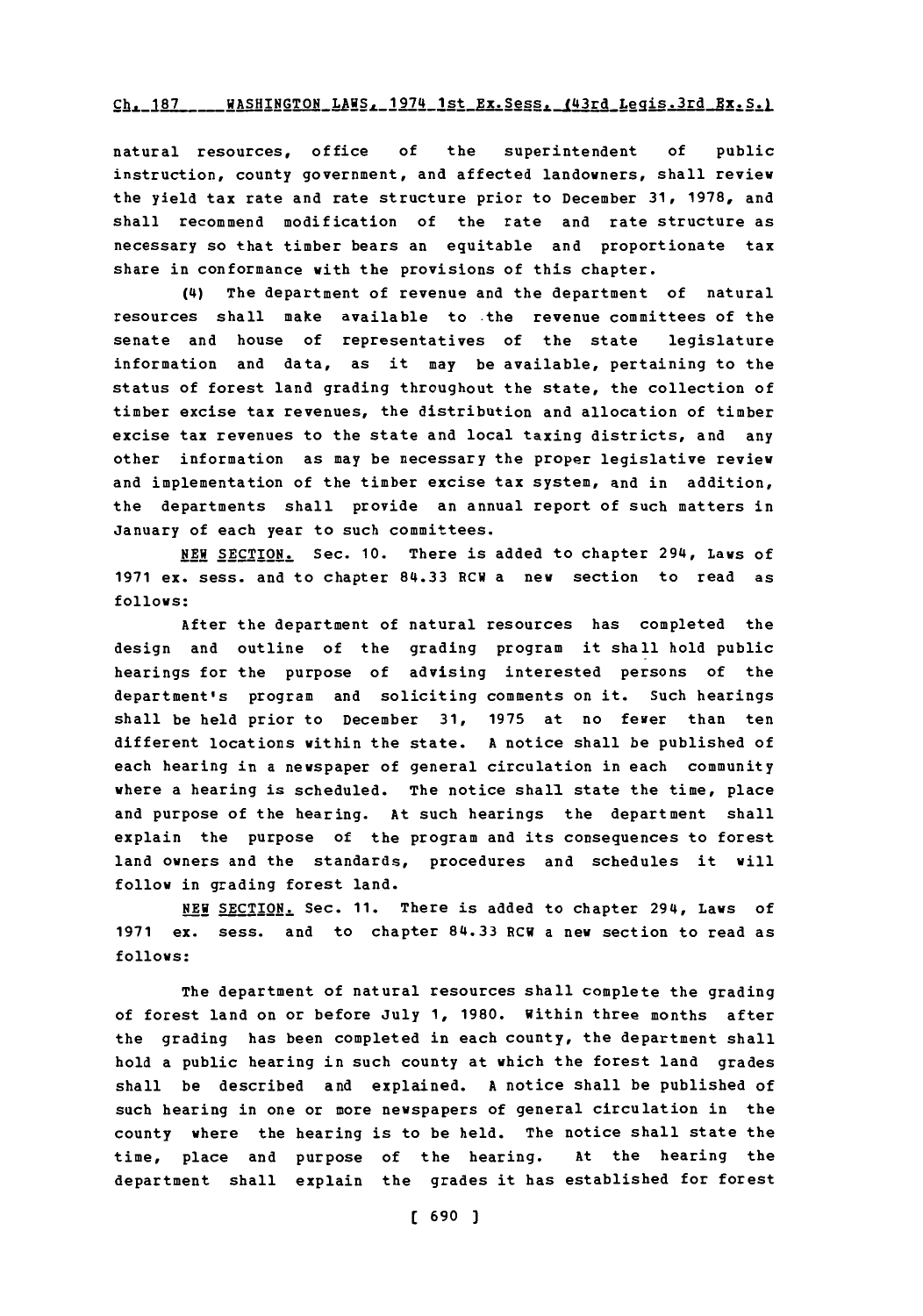WASHINGTON LAWS. 1974 1st Ex. Sess. (43rd Legis. 3rd Ex. S.) \_\_\_\_ Ch. 187

land within the county and shall provide maps of the county on which the established forest land grades are set forth for inspection **by** the public. Copies of such maps shall be provided to any person upon payment of the reasonable cost of production thereof.

**NEW** SECTION. Sec. 12. There is added to chapter 294, Laws of **1971** ex. sess. and to chapter **84.33** ECH a new section to read as **follows:**

within sixty days following the hearing held pursuant to section **11** of this amendatory act, any owner of forest land may request a review **by** the department for the purpose of modifying the grades established for his land. The department shall conduct such review in the county where the land is located. The forest land owner shall have the right to reasonably present testimony and data in support of his contentions. Following such review, except as provided below in sections **15** and **17,** the decision of the department shall be final.

**NEW SECTION.** Sec. **13.** There is added to chapter 294, Laws of **1971** ex. sess. and to chapter **84.33** RCW a new section to read as **follows:**

Within three months following the hearing in each county held pursuant to section **11** of this amendatory act, the department of natural resources shall certify to the department of revenue the grades of all forest land in such county. **If** at that time the grade of any specific forest land is under review or has not been determined following such review, its grade shall be certified when the review is completed. If any privately owned land not initially determined to be forest land is determined to be forest land subsequent to **1980,** the grade of such land shall be certified to the department of revenue promptly after such determination.

**NEW** SECTION. Sec. 14. There is added to chapter 294, Laws of **1971** ex. sess. and to chapter **84.33** ECW a new section to read as **follows:**

The department of revenue shall certify to each county assessor the grades established for forest land within each respective county within twelve months after receiving the certificate from the department of natural resources pursuant to section 12 of this 1974 amendatory act or March **31, 1981,** whichever is earlier.

**NEW** SECTION. Sec. **15.** There is added to chapter 294, Laws of **1971** ex. sess. and to chapter **84.33** RCW a new section to read as **follows:**

**(1)** Within sixty days after the assessor has received certification pursuant to section 14 of this 1974 amendatory act of forest land grades within his county he shall mail a notice to each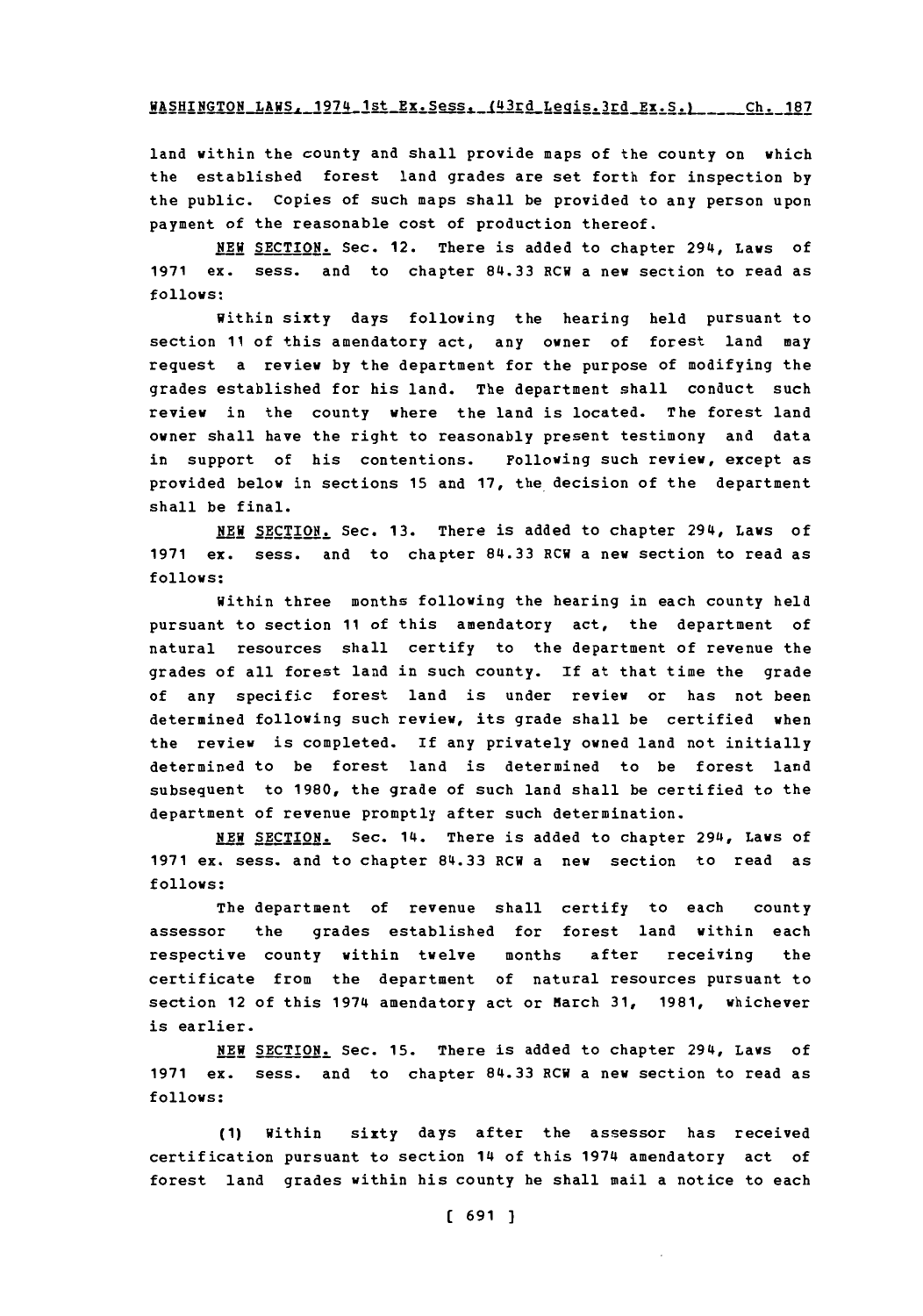### Ch. 187 WASHINGTON LAWS, 1974 1st\_Ex, Sess. **(43rd Legis.3rd Ex, S.)**

owner of forest land stating the number of acres of each grade of forest land included in any tax parcel to which the notice applies. Any such notice mailed prior to **1981** shall plainly advise the forest land owner that the grades established for his forest land will not be used as a basis for assessment of such forest land until in the assessment year **1981** for taxes payable in **1982.**

(2) In addition to any other remedies provided **by** law, any owner who feels aggrieved **by** the forest land grade determined for any forest land owned **by** him may petition the county board **of** equalization for correction of such grade. The board shall have jurisdiction to review such petition and may grant or deny the relief requested. Such petition must be filed with the board on or before July **1** next succeeding the date of mailing any notice given pursuant to subsection **(1)** of this section. The filing of such petition shall not jeopardize the owner's right to petition the board pursuant to section **17** of this 1974 amendatory act.

**NEW** SECTION. Sec. **16.** There is added to chapter 294, Laws of **1971** ex. sess. and to chapter **84.33** ECU a new section to read as **follows:**

As of January **1, 1981,** and in each succeeding year each county assessor shall list the true and fair value of each parcel of classified or designated forest land according to the applicable grade values certified to him pursuant to RCWI **84.33.120** and the applicable forest land grades certified pursuant to section **13** of this 1974 amendatory act.

**NEW** SECTION. Sec. **17.** There is added to chapter 294, Laws of **1971** ex. sess. and to chapter **84.33** RCR a new section to read as **follows:**

**(1)** on or before May **31, 1981** each county assessor shall mail notice to each owner of forest land within his county stating the number of acres of each grade of forest land included in any tax parcel to which the notice applies and the value established for each forest land grade and the total value of such tax parcel on which the assessment of such parcel is based.

(2) In addition to any other remedies provided **by** law, any owner who feels aggrieved **by** the valuation of any tax parcel owned **by** him may petition the county board of equalization for correction of such value. The board shall have jurisdiction to review such petitions and may grant or deny the requested relief.

**NEW** SECTION. Sec. **18.** Section **18,** chapter 294, Laws of **1971** ex. sess., section **7,** chapter 148, Laws of **1972** ex. sess. and RCW **84.33.180** are each hereby repealed.

**NEW** SECTION. Sec. **19.** This 1974 amendatory act is necessary for the immediate preservation of the public peace, health, and